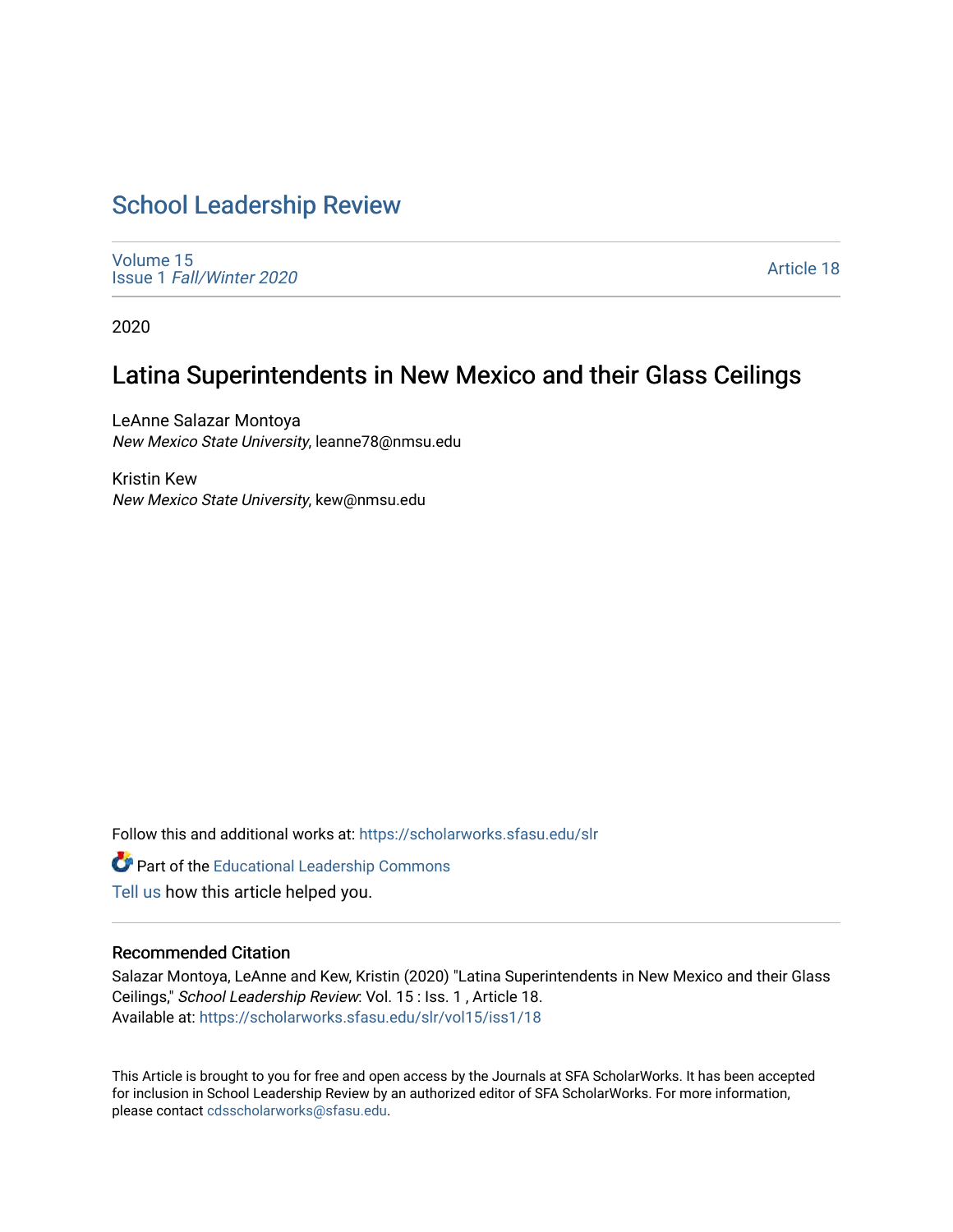Latina Superintendents in New Mexico and their Glass Ceilings Abstract:

This paper looks at the stories shared by Latina school leaders regarding their ascendance to the superintendency in New Mexico. The social, political, and cultural supports and challenges that they experienced along the way to their top positions in school leadership are discussed including the impact of gender barriers, power differentials, the value of their trusted networks and mentors, and maintaining a sense of mission and direction for themselves and their districts. Authors employed a qualitative portraiture design to ensure authenticity of voice and critical race and feminist frameworks to commit to a vision of liberation in learning and leadership. Keywords:

Educational change; power and politics, critical race theory, feminist inquiry, gender barriers, school leadership; Latinas; educational administration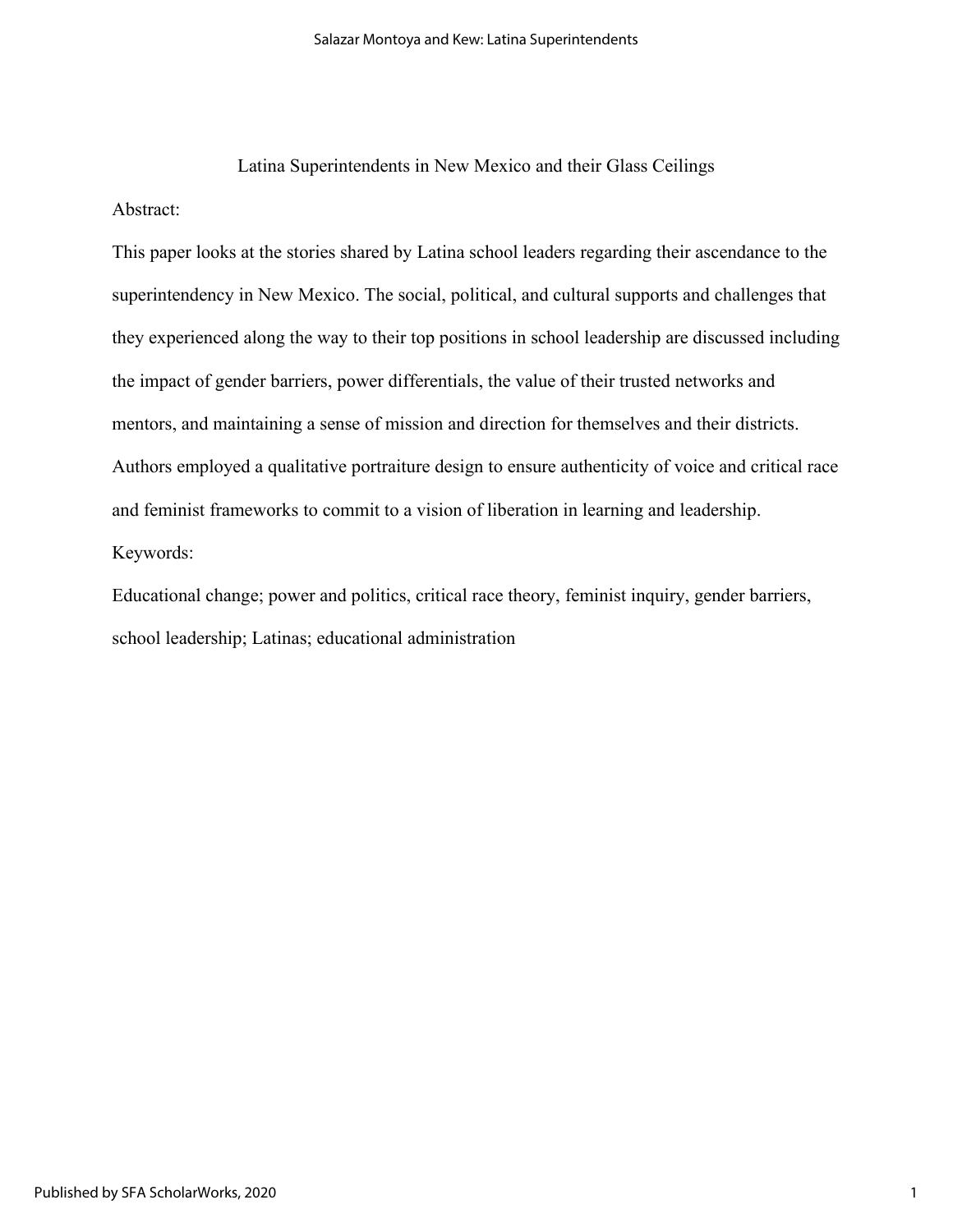## **Latinas in the superintendency**

Extant research in the field of educational change and reform demonstrates a historically consistent and disproportionate number of men hired for K–12 school leadership positions across the nation (Brown, 2018; Glass, 2000; Glass, Bjork, & Brunner, 2000; Glass & Franceschini, 2007; Grogan & Brunner, 2005; Grogan & Shakeshaft, 2011; Kowalski, McCord, Petersen, Young, & Ellerson, 2011; Pew Research Center, 2018; Stroh, 2012). Since the 1800s, white men have held 82–99% of all superintendencies since the position was created (Brunner & Grogan, 2007; Glass et. al., 2000). The number of women superintendents has slowly climbed nationwide over the decades, but women are still in the minority at 27% (AASA, 2015). Unequal ethnic representation of Latinas in leadership positions within institutions, as well as a dearth of literature on Latina school leaders, is an issue meriting research and attention. The interest in learning more about the experience of Latinas in school leadership is growing and a number of scholars have begun the charge to contribute to this need and gap in the educational leadership literature (Gonzales et al., 2016, Hernandez et. al., 2016; Martinez et al., 2020; Yosso, 2015).

The position of the superintendency holds much power in the educational system as it is the top position in the hierarchy and the chief executive officer in a school district (Norton, Webb, Dlugosh, & Sybouts, 1996). Therefore, so it is important to consider past hiring and equity practices as well potential future directions of educational reform to remedy the gender imbalance in this central school leadership position. In the course of this paper, we investigate the factors that contributed to successful Latina superintendent appointments in order to better understand how to facilitate this process.

This paper continues the dialogue on systemic socially just K-12 school leadership practices and helps to fill the gap in the literature on gender and top leadership work experience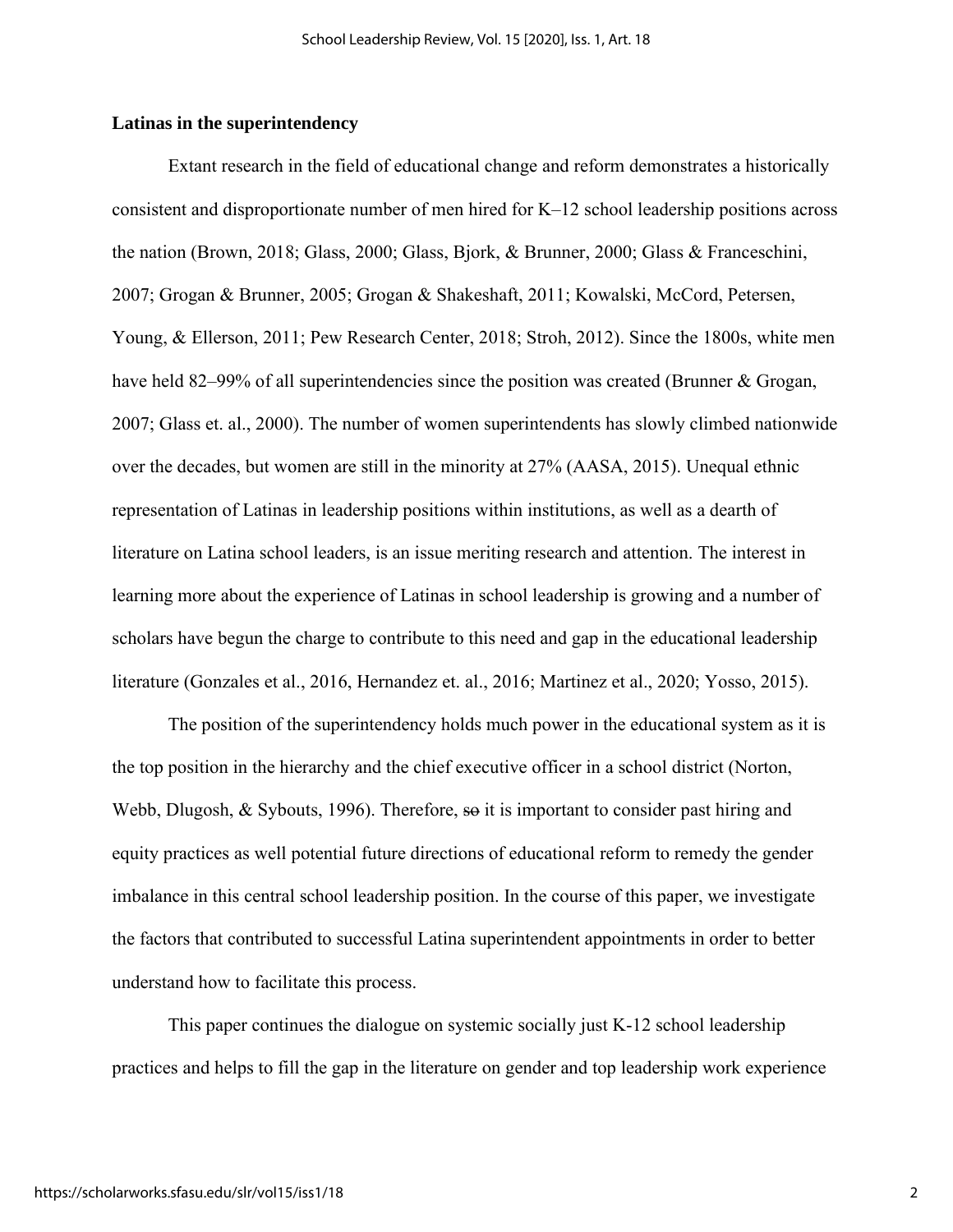differences between women and men, the hiring process of superintendent positions, and the supports and barriers experienced by women and traditionally underserved populations in our K-12 educational systems. Latinas, in particular, are underrepresented in educational leadership not only nationally, but even in border states like New Mexico where the percentage of Latinx students is very high. Although Latinx populations are rapidly growing, there are not representative numbers of Latinas in leadership positions (Catalyst, 2002). Latinas represent only a mere 2.7% of nationwide educators who hold the position of school superintendent (Finnan & McCord, 2018). While the number of Latinas in leadership positions has increased, Latinas have not yet achieved proportionate representation in significant leadership roles throughout higher levels of leadership, spanning all sectors of work and especially the education sector (Martinez et al., 2020; Vasquez & Comas-D az, 2007).

During the 2017–2018 school year, of the 89 school districts in New Mexico, only 10 Latinas (19%) served as school superintendents (Mondragon & Stapleton, 2005). Three of these women-leaders in the borderland state of New Mexico shared their stories as Latina superintendents in New Mexico with us and helped us identify some of the factors that led to their career success and how they approached and overcame the barriers they faced along the way.

Our main research question was: What factors do Latina school superintendents in New Mexico perceive to be determinants that led to their successful appointments as superintendents, and how did they circumvent gender barriers? Secondary questions included were: What barriers do Latinas report, evidenced by their authentic stories en route to the superintendency? What key barriers should Latina women seeking the superintendency be cognizant of? And, what do Latina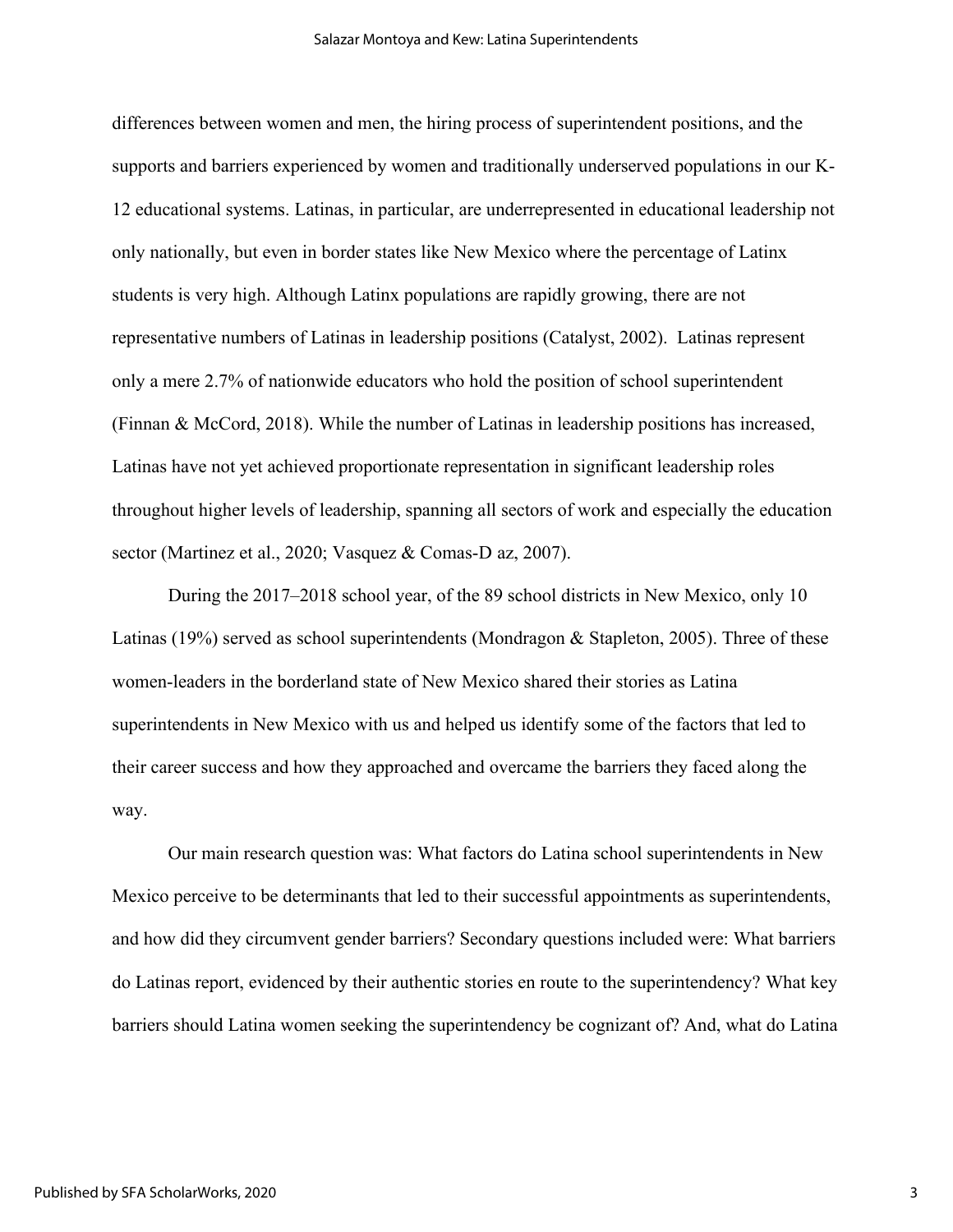superintendents think about what it means to be among the few women in a men-dominated occupation?

#### **Critical race and feminist frameworks**

Critical feminist theory (CFT) "generates its problematics from the perspective of women's experiences" is done *for* women by providing women with explanations that they "want and need" and emphasizes the "importance of studying ourselves, and 'studying up,' instead of 'studying down'" (Harding, 1987, p. 8). Feminist inquiry "locates the researcher in the same critical plane as the overt subject matter" (Harding, 1987, p. 8). Hegemony and misogynistic hiring practices have discouraged women from seeking administrative positions, particularly those in high societal positions, which has led to the oppression of women educators (Valian, 1999). Feminist theory is utilized to understand Latinas' perceptions of male hegemony, sex-role stereotyping, and the structure of public school institutions as they relate to the role and appointment of school superintendents (Miller, 2009).

Patriarchal hegemony continues in hiring and systemic educational leadership practices today, even though research has supported the supposition that "women who aspire to and become superintendents not only meet but exceed preparation requirements and expectations" (Brunner & Kim, 2010, p. 276). The leadership of a school superintendent significantly impacts the direction of the district and overall student achievement of students in the district. Leadership is the most influential factor affecting policy, local priorities, and the overall quality of students' learning ([author] et. al., 2015; Leithwood, Louis, Anderson, & Wahlstrom, 2004). Maintaining a race and gender balance in educational leadership is beneficial for staff, students, and the district itself, and a diversity of perspectives, backgrounds, and ideas supports leadership in seeking progress. From a critical race standpoint (Martinez, 2014), this research purports the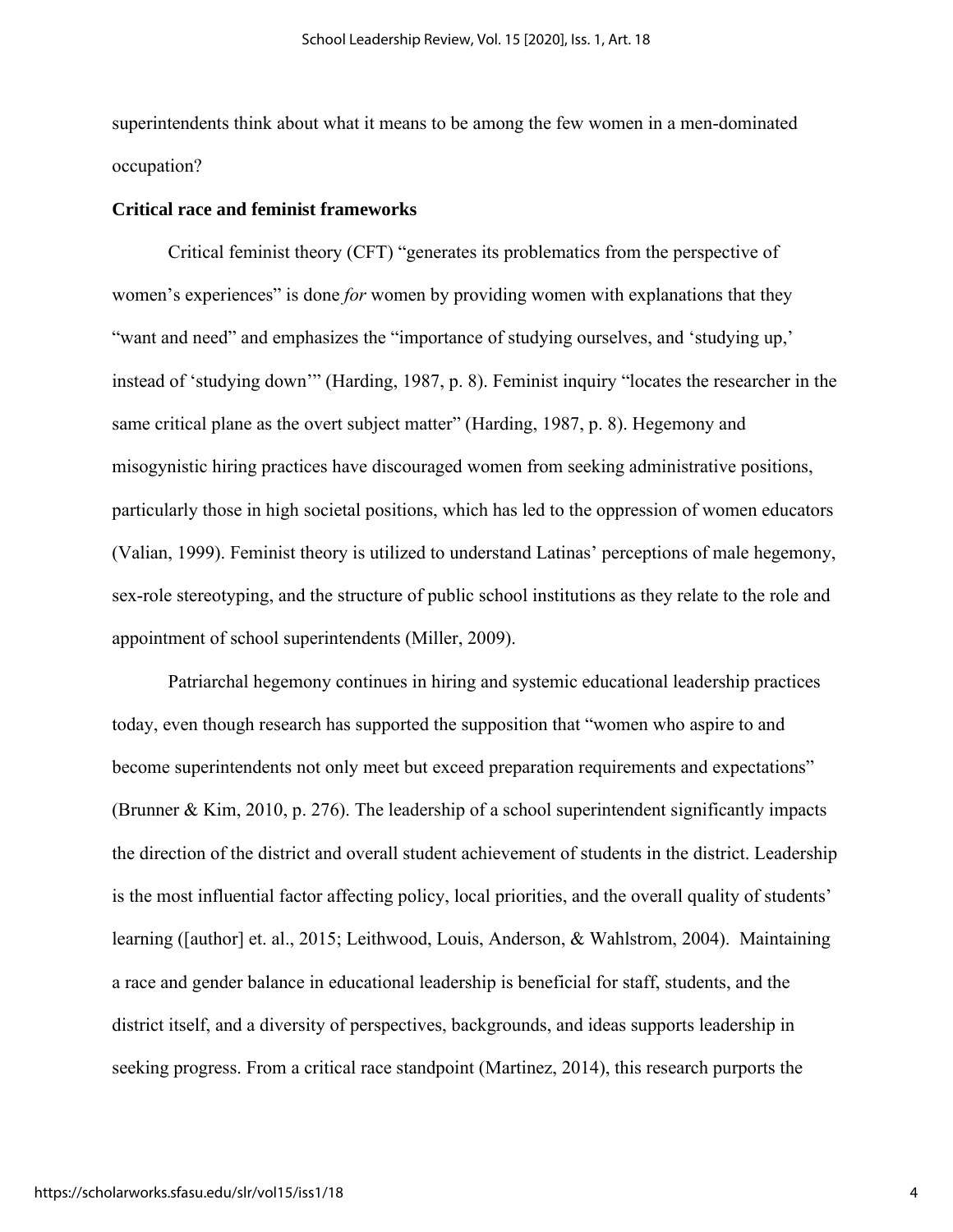notion that women and Latina's lived experiences in the field can influence educational policy and practice on a systemic scale; and the cultural array of cultural knowledge, skills, abilities, and contracts (Yosso, 2005) of these women, that often go unrecognized and unacknowledged, can help break discriminatory barriers (hooks, 2015), unequal gender role patterns, and hegemonic practices (Palmer, 2012).

## **Portraiture and lived experience**

Portraiture as described by Lawrence-Lightfoot (2016, 1997, 1983) was chosen as the best mode of inquiry for this research because it provided an in-depth and detailed understanding of the authentic life stories of three Latina school superintendents in New Mexico. Critical race and feminist frameworks were used to allow for Latina superintendents to share their voices and authentic stories (Corbin & Strauss, 2008; Lawrence-Lightfoot, 2005; Merriam, 2009) as underrepresented leaders of school districts in New Mexico. "Portraiture is a genre whose methods are shaped by empirical and aesthetic dimensions, whose descriptions are often penetrating and personal, whose goals include generous and tough scrutiny" (Lawrence-Lightfoot, 1983, p. 369), "and you are, of course, creating relationships with the people who you are interviewing and whose lives you're trying to capture, that are trusting and communicative and respectful; you are working on creating and sustaining authentic encounters" (Lawrence-Lightfoot, 2016, p. 20).

Portraiture as a mode of inquiry in qualitative research can be critical in nature when it challenges the existing hegemonic practices by sharing counter-stories of disenfranchised people and groups and increasing sensitivity and responsiveness to issues of power, position, race, class, gender, and socio-economic status (Meyer, 2018). This research challenges the traditional structures and practices of hiring practices in the superintendency and honors and addresses the struggles and challenges of the women who broke the glass ceilings in the field of educational

5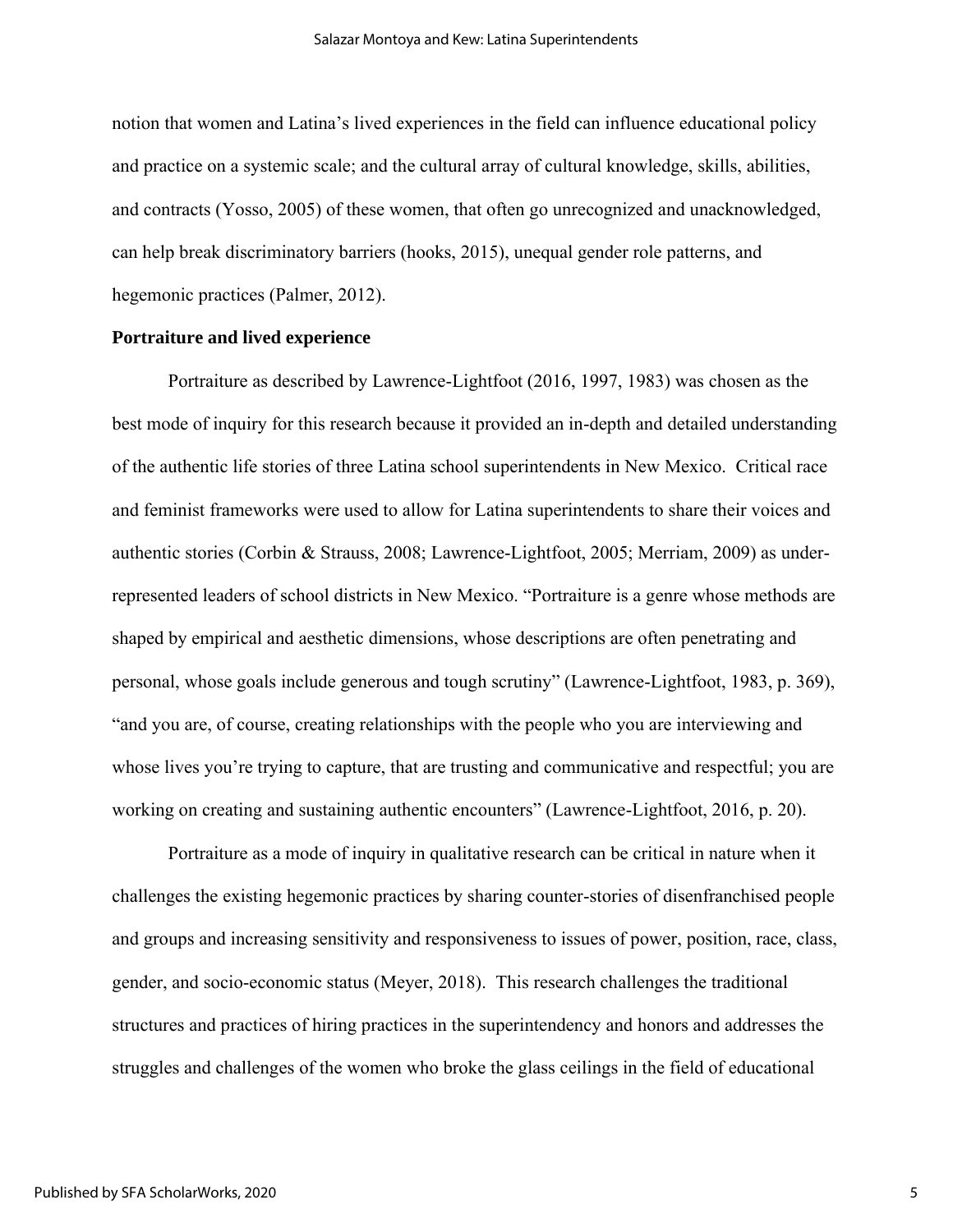administration and leadership.

As cultural understandings differ by context, such as the importance and influence of familia (Carteret, 2011; [author], 2019), the patron system of politics in New Mexico (our version of the good ol' boys club), and marianisma (Gil & Martinez, 1996; Jezzini, Guzman, & Grayshield, 2008) in the Southwestern United States; we chose the research design to further understand and depict the experiences of the Latina superintendents who shared their stories with us. Participants were chosen through purposive sampling and 3 out of a potential pool of 16 agreed to be participate in the study. Latina superintendents in New Mexico. They were contacted via email to ask if they would like to participate in the study.

Two in-person, one-hour interviews using semi-structured questions were conducted with each co-participant (Patton, 2015; Wolcott, 2008). Observations and field notes (Creswell, 2012), and collection of artifacts shared by the Latina superintendents and found online were used as data sources. We also asked the superintendents to write short poems describing their role and self as a Latina school leader. Analysis protocol was driven by adding layers of complex analysis by organizing recurring themes as described by Creswell (2014) and using the Zoom Model created by Pamphilon (1999).

The Zoom Model underscores that three levels of meaning may be found in participants' narrations of a phenomenon: macro-zoom (corresponding to the socio-historical dimension, collective meanings), meso-zoom (reflecting personal level of values), and micro-zoom (which examines emotions and characteristics of voice). The combination of these three levels of meaning reveals the complexity of the phenomenon better than any one level of meaning alone (Pamphilon, 1999, p. 93).

Data collection and analysis focused on context, voice, relationship, emergent themes, and the aesthetic whole as main aspects of conducting portraiture research (Lawrence-Lightfoot & Davis, 1997) and findings were analyzed using the extant literature in the field and chosen feminist and critical race theory frameworks (Harding, 2014; Yosso, 2005).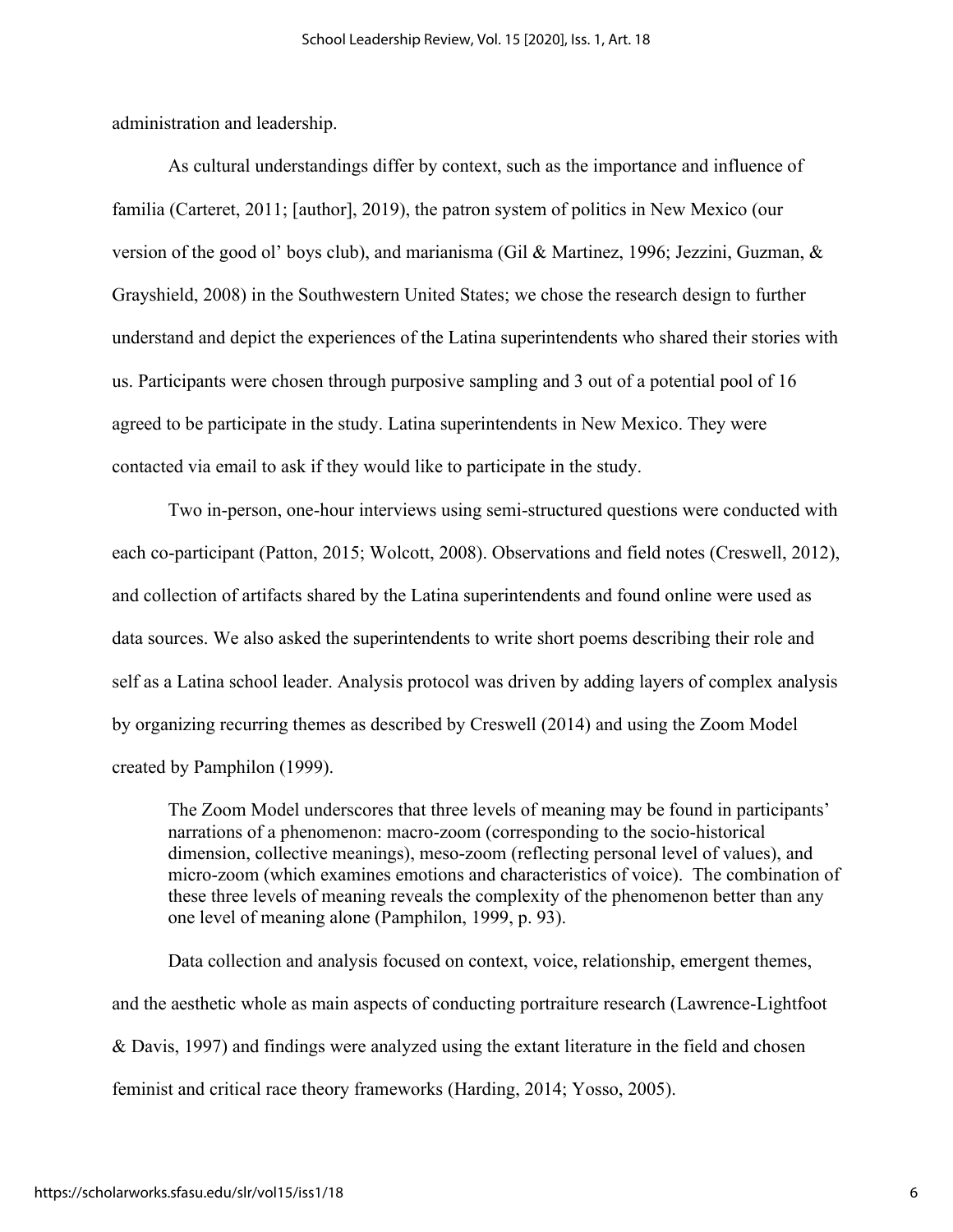## **Findings**

## **Identity and dedication to learning and leadership**

Each of these Latinas shared her love of learning and lifelong commitment to serving students, colleagues, and women aspiring to be future school leaders. Other characteristics that unified the participants included their Latina identities, motherhood, faith, and deep commitment to professional development and learning. As interviews were conducted, the participants communicated their successful journeys to the superintendency and how they blazed their own trails. All participants agreed that the primary reasons they succeeded professionally were their resiliency, perseverance, and commitment to the profession. They reported having a person or people encouraging them to advance themselves, and they all reported seeking and creating their own system of support and mentorship along the way to the superintendency. These women did not let motherhood deter them from advancing their careers and with the support from their families, they learned to balance their career and home lives.

While each of the superintendents discussed barriers she perceived, each had focused on her commitment to professional success and preparation for upper administration. They reported barriers including: the initiation to school politics and the degree to which politics impacts the role of a superintendent; the role social networks play in the appointment of a superintendent (in New Mexico also referred to as the *patron* system); gender nonconformity; and the many facets of gender inequity that is commonplace for women, especially Latinas, who serve as superintendents.

The participants excelled in their careers because they were professionally connected, educationally advanced, driven, and as one participant described it, "good chess players." Each discussed her role with great pride, humility, and the desire to empower and support a new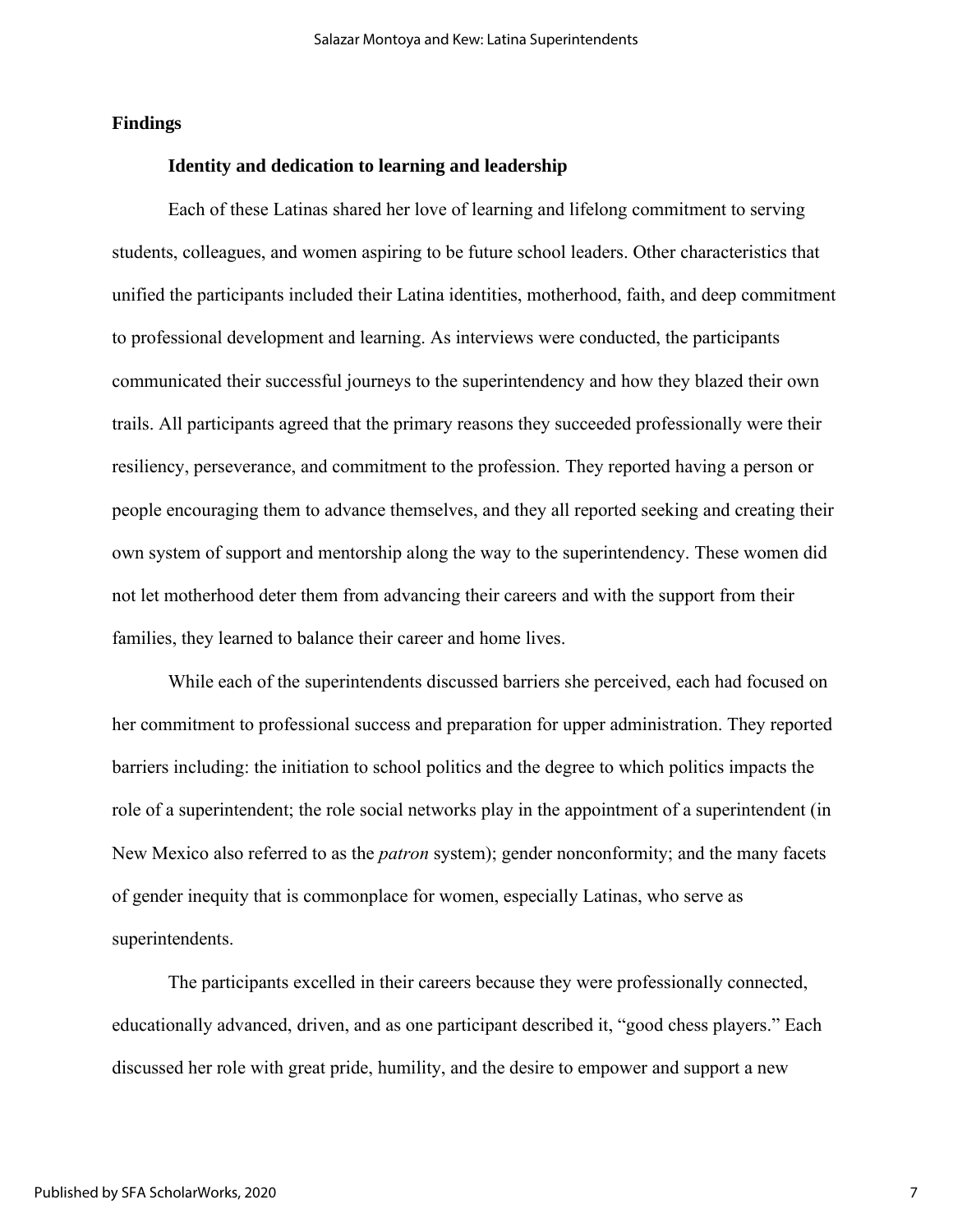generation of Latina educational leaders. The lived experiences that gave these Latina superintendents the opportunity to serve in leadership roles, as well as the networks and opportunities they received from their leading leadership roles, helped build their mindfulness of others, helped them gain self-confidence in being a leader, and increased their willingness to serve as mentors to others.

## **Develop a professional network**

The first recommendation from the Latina superintendents who shared their stories with us was to encourage aspiring superintendents to build their social capital and networks early on and throughout their career, as these relationships help aspiring superintendents develop a deeply rooted professional network. These relationships can link new leaders to opportunities, build professional references for the future, and connect new leaders with professional opportunities and/or professional organizations. In researching the socialization process of women in education, Whitaker and Lane (1990) argued that the system continues to apply old stereotypes, stereotypes that perpetuate the belief that men manage the schools and women nurture the learners, thus reinforcing the "appropriate" gender roles in the structure of educational administration. As this study found, these standards have not changed much in school leadership in the state of New Mexico, and so we must consider a change in this mindset in these social circles. Latinas are often tied to their responsibilities at home, and as evidenced by these women, their participation in networking events outside of the workday or in non-structured settings is less likely to occur for them than for their male colleagues.

#### **Participate in a structured mentorship development program**

Valuing the profession and the many building blocks that help Latinas climb the professional ladder are instrumental in upward mobility and overall success. "Be humble, you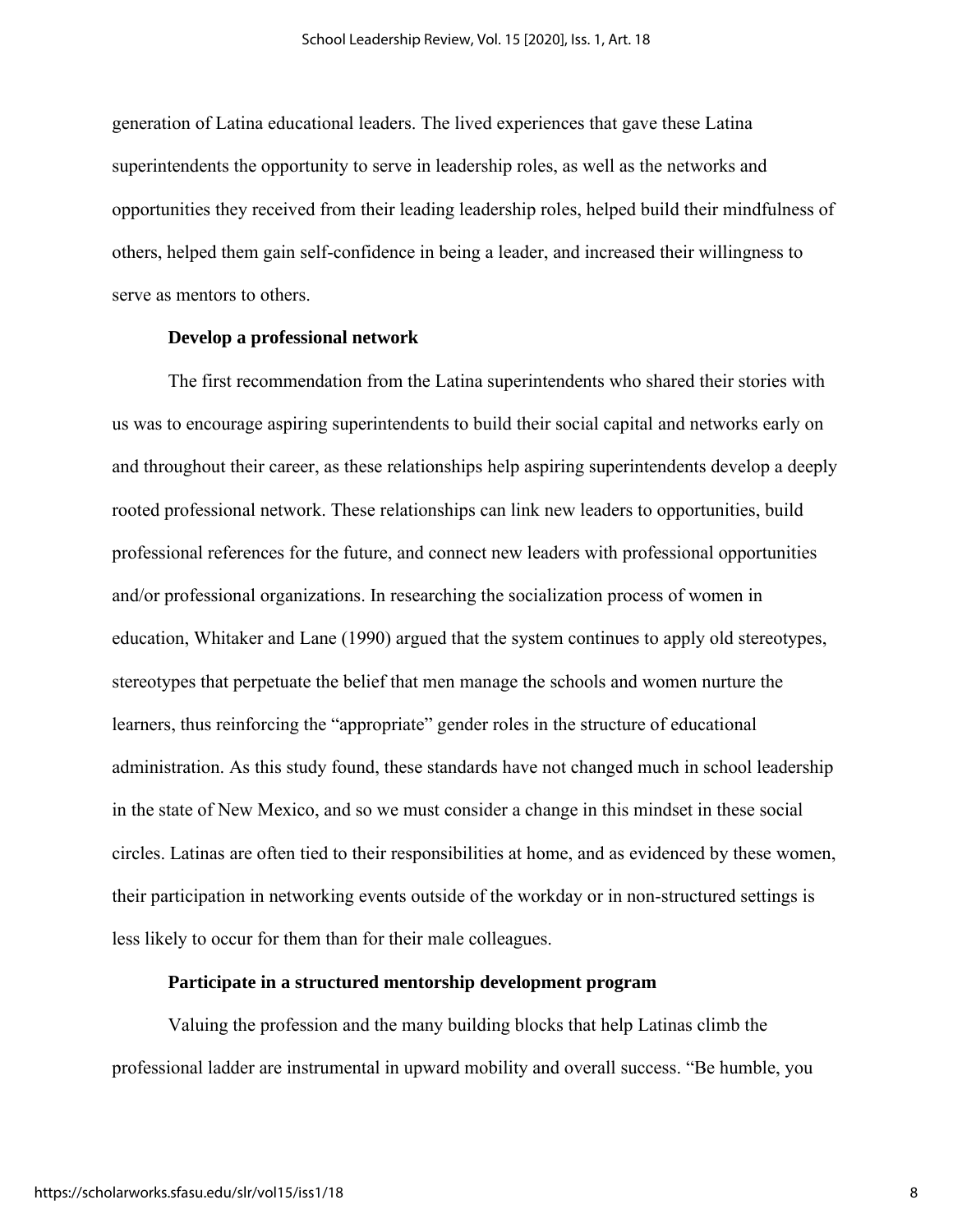don't have all the answers" was a statement from one of the superintendents. This understanding of not being 'everything to everyone' was shared by all three women and a consistent finding in our research on the superintendency ([author] et al., 2015). All three women sought opportunities for professional development, local trainings, and invitations from colleagues to engage in either a formal or informal mentorship. Their suggestion to future Latina superintendents was to take these opportunities as often as possible as they are important and immensely helpful to learning and networking with those who can build and support your career and future aspirations. They will also provide a network of support when work and life are not in your favor.

### **Advance your professional credentials**

Latinas who work in school administration must prepare to be highly competitive candidates. In order to compete with other candidates, they must advance themselves professionally through credentialing. The Latinas who had ascended to the position of superintendent all spoke of their self-motivation to obtain advanced degrees, participate in leadership programs, and seek other professional development opportunities. The superintendents who shared their stories with us said that we as a society must prepare Latinas to break free from the "sticky floor" and reach for the "glass ceiling". "Sticky floors are our selflimiting beliefs, assumptions, and sabotaging behaviours that undermine not only our own ability, but that of other women—to achieve their career goals and maximise the value we can bring to our teams and organisations" (Wirya, 2017). Wirya reminds us that, aside from the many other barriers leading Latinas face, sticky floors keep dragging us down every time we get a foot up the ladder.

## **Build strong relationships with your professional peers**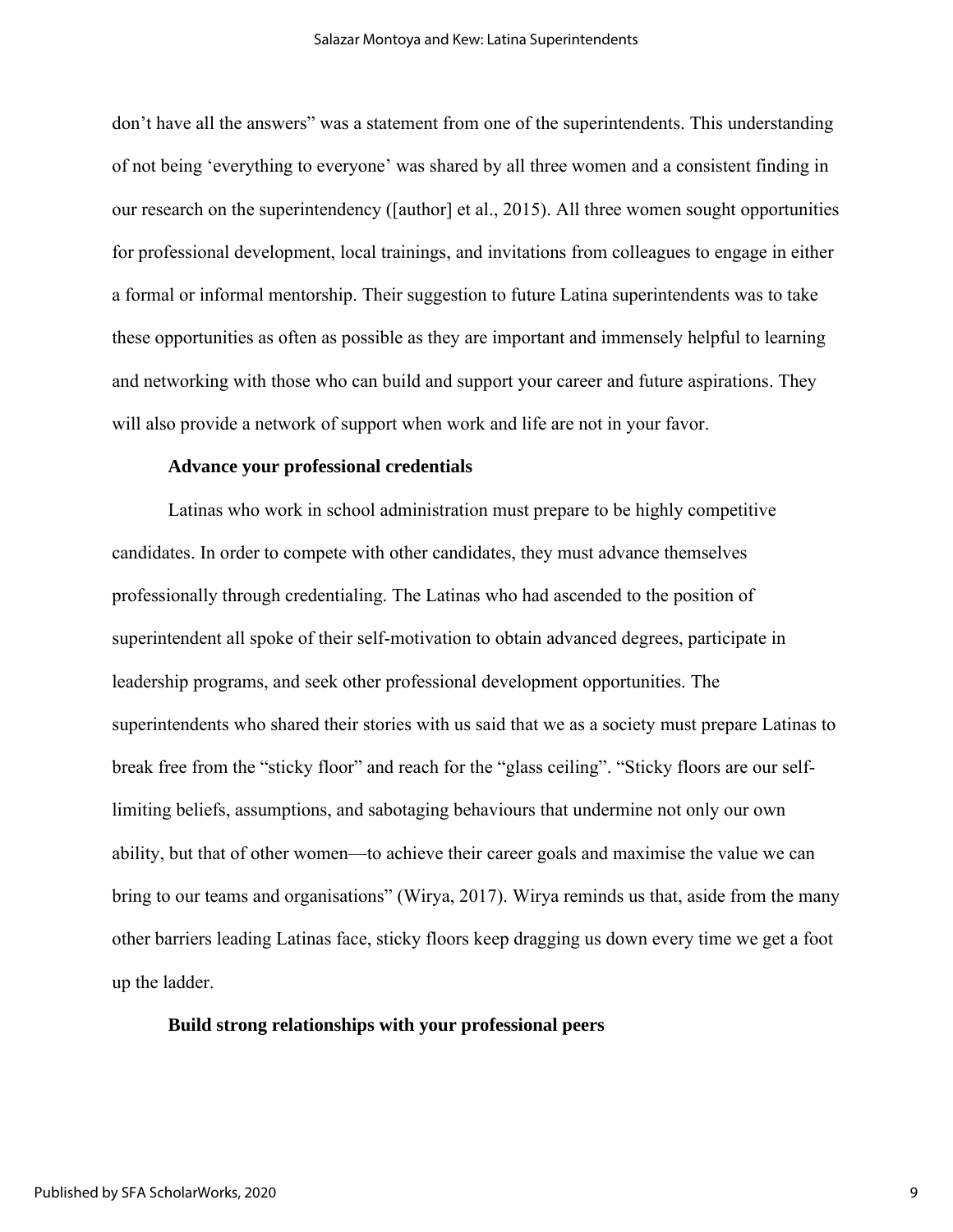School administrators in the United States, particularly ethnic minorities, are not part of a larger network of professionals. The Latina school leaders observed in this study were linked and connected with each other through professional organizations, colleagues, and other social networks. However, their success resulted from the relationships and connections they established with their colleagues and other professionals throughout their careers. Consequently, aspiring leaders have too few institutional opportunities to cross school boundaries and form close linkages with surrounding communities in "porous" relationships (Furman, 2002). This trend is observed particularly strongly in K-12 schools where cross-school and district learning opportunities are rare or limited.

# **Remain confident, humble, and be your authentic self**

The Latina superintendents in this study spoke repeatedly about staying humble and authentic. They purported that regardless of the honor, prestige, hard work, and pride of being among the few Latina superintendents in the nation, one must always remember to remain confident, yet humble, and to stay true to one's authentic self. The Latina leaders who were interviewed all agreed that it is important to stay connected to one's femininity and, as a Latina or woman, you may do things differently, but you should never measure success or failure according to the way a man may have done the job. The participants in this study dared to dream, failed, got back up, and remained their true and authentic selves.

#### **Contact local leaders**

The findings of this study support the supposition that Latina leaders can and should lobby, network and communicate with their local leadership. Educating our local leadership and informing them about the inequities Latina leaders experience when it relates to job opportunities, pay gaps, and the administrative contracts which are executed is critical to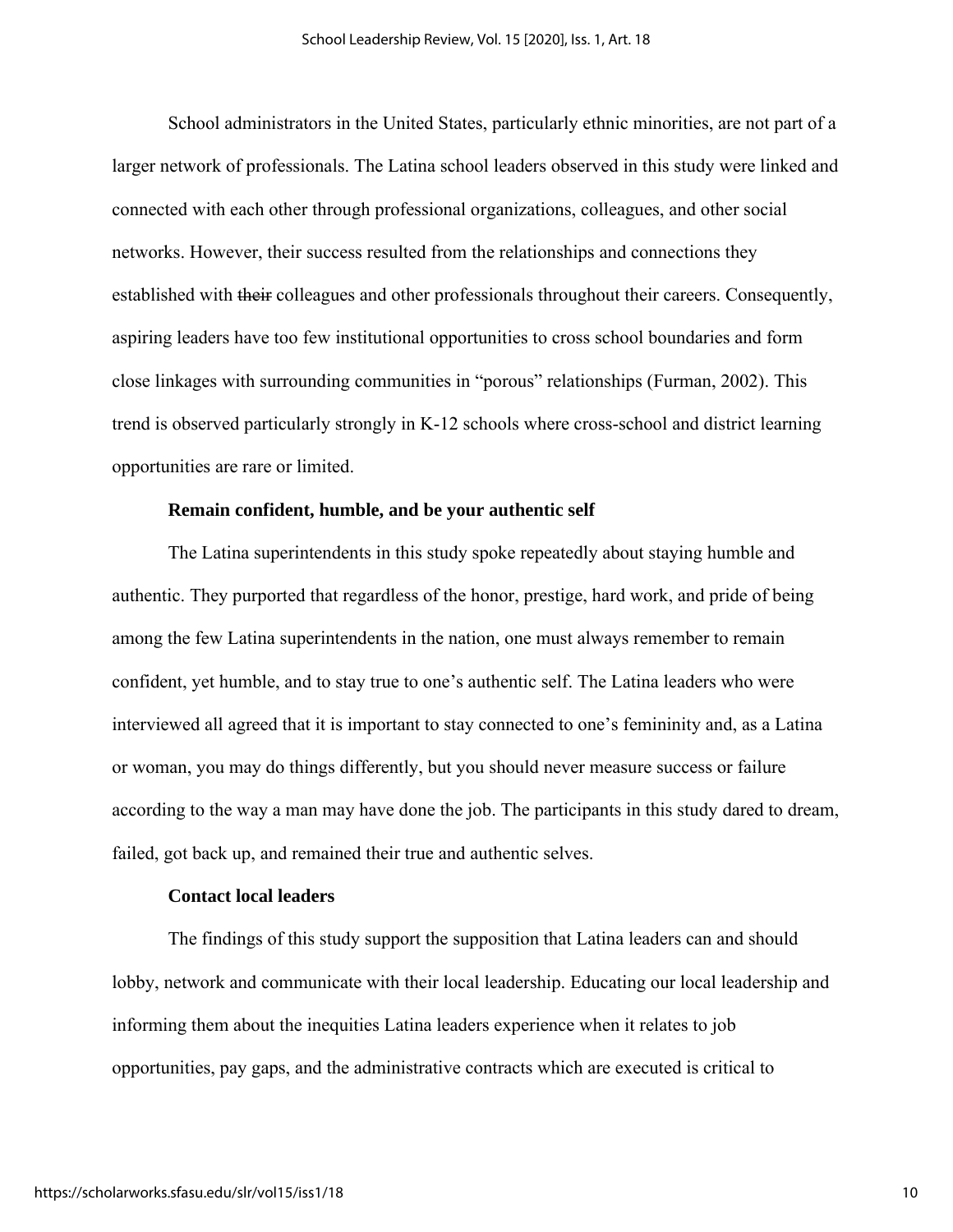changing the oppressive practices of the past. Latina leaders and their advocates need to stand up, speak up, and step up, to influences the educational changes needed for equity for Latina leaders.

#### **Discussion**

This research shared the findings of a portraiture research study about Latina school leaders in New Mexico and their experiences, challenges, and support systems during their ascendency to the superintendency. Portraiture was chosen as a method of inquiry so that we could better understand, articulate, and contextualize the influence of the professional and personal experiences of Latina superintendents in New Mexico as they pursued opportunities in educational administration and served their districts. The data demonstrated that regardless of how different their lives were in some respects, the participants shared many of the same professional experiences. They were are at different ages, stages, and comfort levels in their careers; however, each exhibited strength and perseverance while breaking glass ceilings, shattering stereotypes, and blazing a trail for others to travel.

The primary themes that emerged from this study included: a) relevant relationships, b) remembering your roots, c) meaningful mentorship, d) resiliency, e) responsible risk taking, and (f) the balancing act, all of which are important and central to this study.

#### **Relevant Relationships**

Social capital, networking, and bridge-building are necessary for administrative success. These women not only challenged traditional norms, but they shared the importance of these relationships both then and now. "Various forms of capital are not mutually exclusive or static, but rather are dynamic processes that build on one another as part of community cultural wealth" (Yosso, 2005). One participant stated that,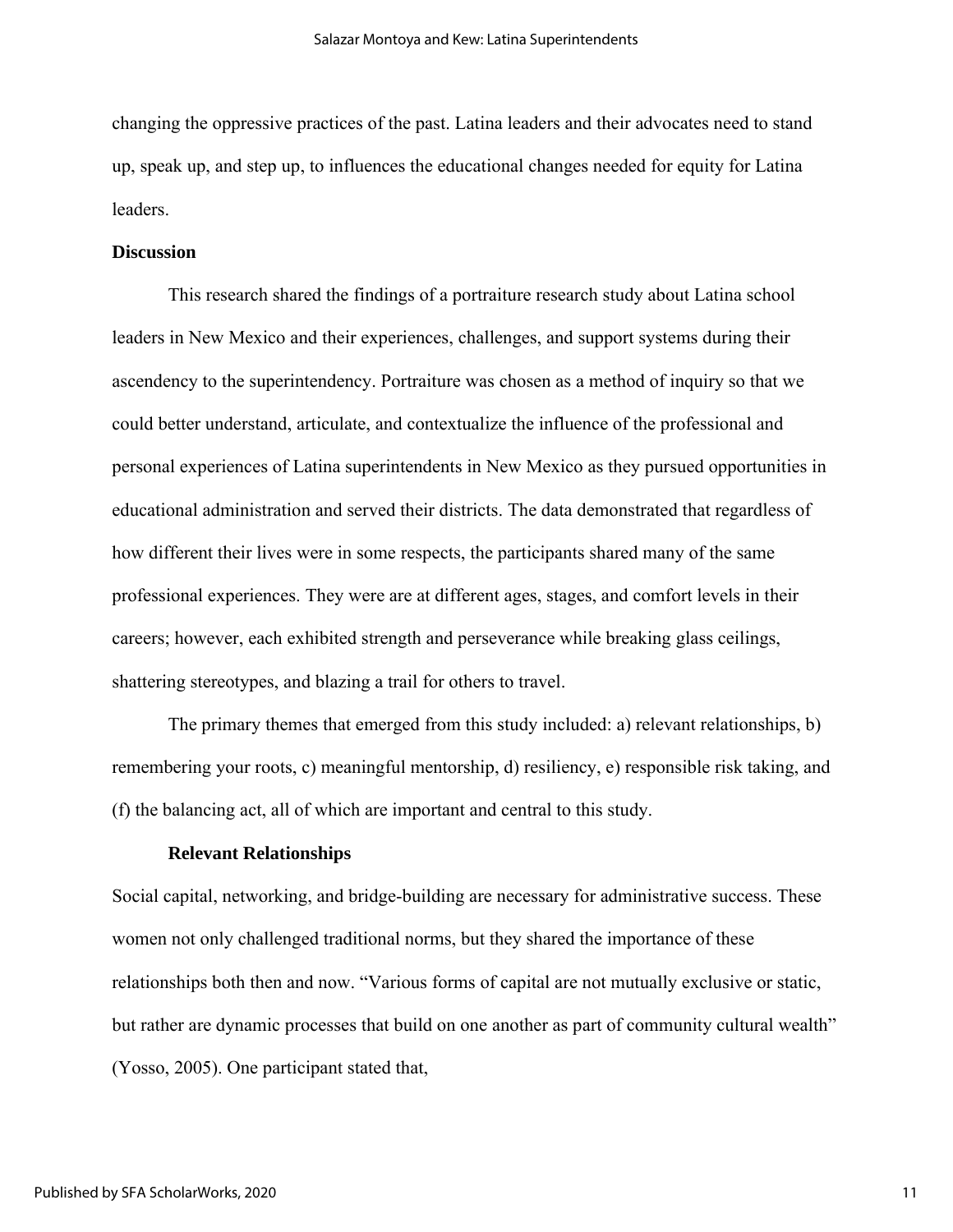"Strong networks can positively impact the district…building upon existing relationships can lead to promotions, referrals, and career advancement. For me, I advanced because of the positive role models I had who believed in me and empowered me to pursue new opportunities that advanced my career."

Another of the participants shared that she was encouraged to consider the superintendency by a

friend,

"While being a superintendent was a thought, it was never something I would have actively pursued. It was the belief and vision of a longtime friend that encouraged me to pursue the position and I gained the confidence and motivation to apply. The relationships we establish throughout our lives contributed to the decisions we make throughout our lives. I am thankful for all of the relationships that I have established and the contribution they have made to my life either as a blessing or a lesson."

# **Remembering Your Roots**

The participants maintained the values of *marianismo*, yet carried them out in ways that

challenged the heart of *marianismo*. These Latinas valued their roots, raised their children, and

carried on family traditions, but also took on top administrative roles, including the

superintendency, and honored their ancestors along the way. Participants spoke of resilience,

family, life lessons learned and the challenges they faced during their lives and career.

"I was a young mother, and being a young mother impacted my overall decision career wise, so instead of going to law school, I decided to pursue teaching. I wanted a career that would allow me to be on the same schedule as my son…being a moth change my trajectory. Growing up as a child, I spent a summer homeless, and my father raised me my entire life, which was non-traditional during that time. My dad raised me, and he raised me to be strong. As a school leader, it's knowing the needs of your community that made you a strong leader, and doing something to meet those needs. I feel that my life experiences, my support, and my life mentor who is my dad were most important to who I am, where I am, and the principles I stand by."

Another participant also spoke of her father and the spirituality that guided her work and career

trajectory,

"Reflecting on my life and those who have influenced and supported me, I can say that I am thankful for my parents. My father's pride when I took over as superintendent will forever stay imprinted in my mind. He was so proud, and I remember seeing the pride on his face...my faith and spirituality also carried me then and now."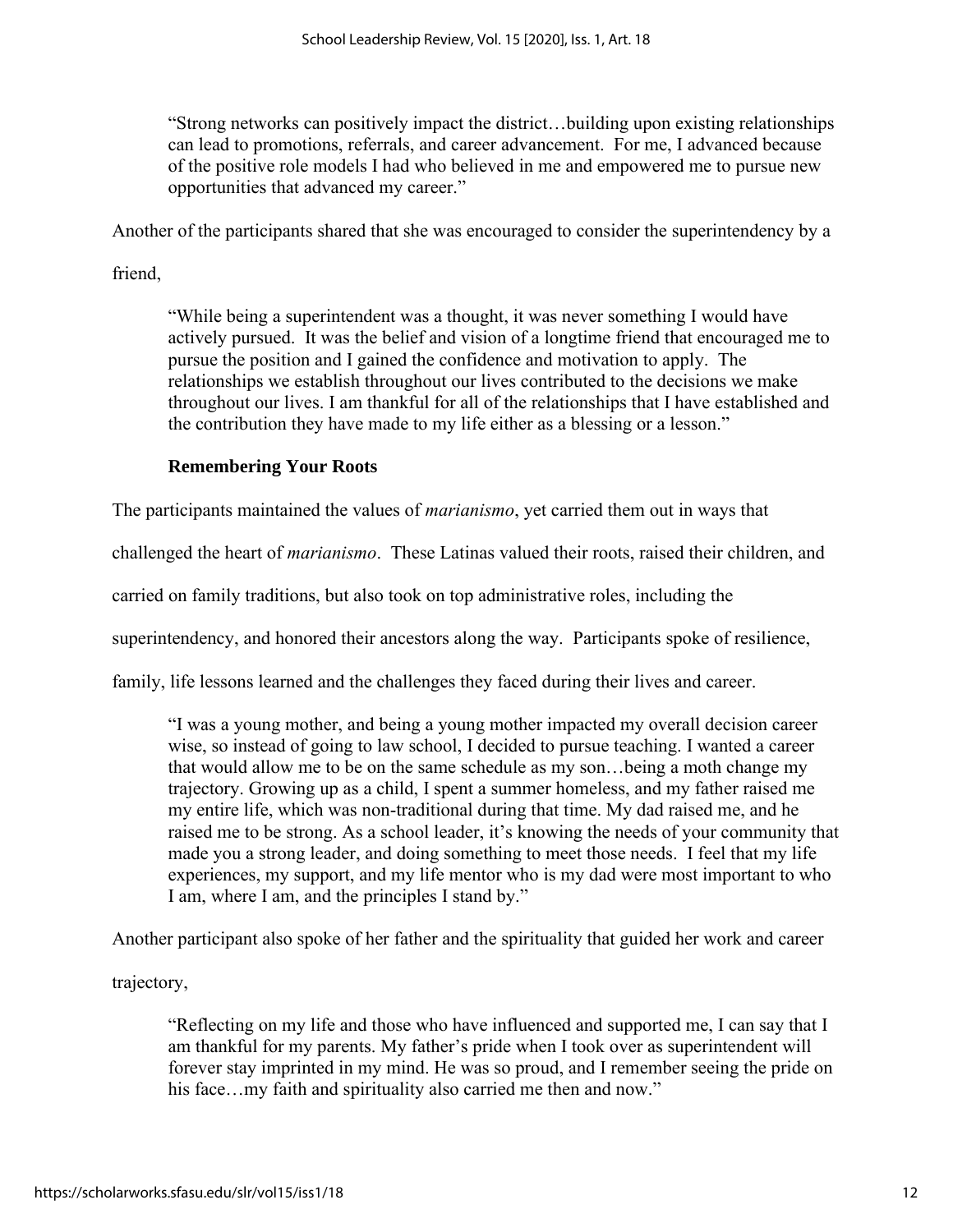# **Meaningful Mentorship**

The participants discussed the informal mentorship they received and the roles they have now taken on as mentors themselves in a professional world that continues to devalue women and, more specifically, Latinas, when it comes to building capacity within the public school K–12 systems. Participants noted the professional importance of friends and colleagues, and how their informal mentorships served the same purpose as more formal ones. While these relationships were not the sole determinants of their success, they served as a core motivation for many of their critical decisions they made in their careers. In addition, all three women actively searched for their mentorship as it was not common practice to provide official mentorship or training.

"Back when I was hired as an administrator, there were no formal mentorships. I found myself seeking the advice and mentorship of people in the field. I would often go to them and say, 'Today, I'd like you to be my mentor'…and I found myself creating my own mentorships on the job. Today I know that it is my responsibility to pay it forward and to mentor the women in my organization and beyond."

## **Resiliency**

Derrington and Sharratt (2009) offered words of wisdom from other women superintendents.

They recommended an iron will, in recognition that women have to fight harder, wait longer, and survive more scrutiny to become a superintendent. The participants in this study made strikingly similar claims. They said they had to have 'thick skin,' a will to succeed, and the ability to take everything in stride. One participant stated that,

"I don't think I fit anyone's mold of what they perceived a superintendent to be when I was hired. I was Latina. I was much younger looking than other superintendents, and I was not a local to the rural community I was hired in…I had to work a little bit harder to prove that I was worthy of having the position."

Another participant stated the need to work harder as a woman and not always getting the respect that she deserved in such a challenging and important role,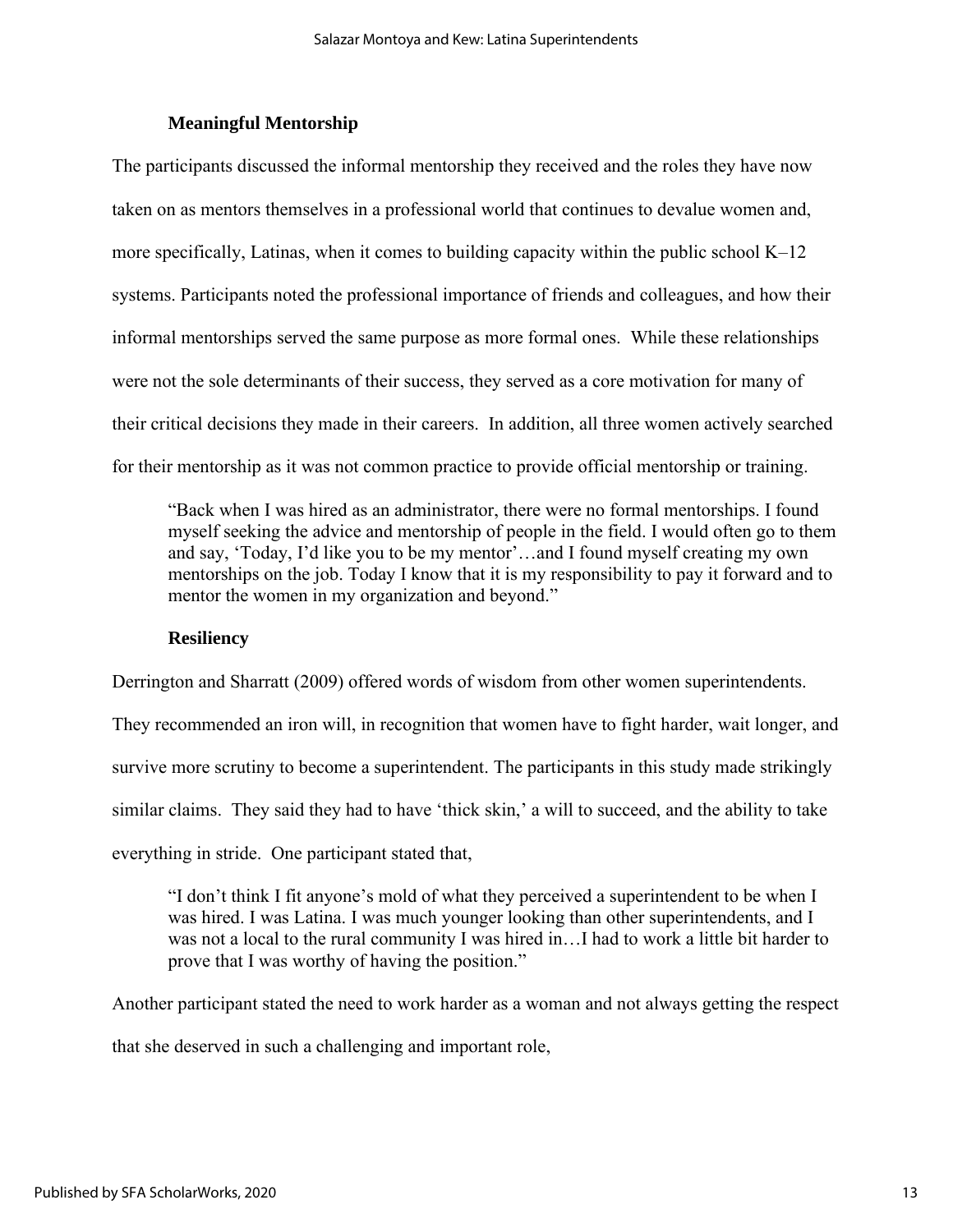"There were times as superintendent that I dealt with a lack of respect. I couldn't understand it at the time…and as a woman I had to be more assertive and to show that I was not going to back down from my decision...I knew that I needed to stand strong."

# **Responsible Risk Taking**

According to Grogan and Shakeshaft (2011), the underrepresentation of women in the

superintendency is not due to females not being motivated or certified for the position, but rather

that often they are undervalued, mis-read, and passed over for top positions. These Latina leaders

challenged the norm, took risks in applying for top positions, and accepting assignments that

challenged them in new ways so they could build their reputation as a serious contender for top-

tier positions.

"I applied because I wanted to change things. I wanted to make an impact on education in the Valley. It took someone to open the door for me to take the leap."

Another participant stated the need to challenge systems of power knowing that there would be potential backlash from powerful organizations.

"I made bold decision and voted against initiatives that were not in the best interests for students, but would potentially benefit powerful organizations. I had to be confident, to promote access to quality education for all students in New Mexico."

# **The Balancing Act**

According to feminist standpoint theory, women's lives differ systematically and structurally from men's lives, and because of this, Latinas are faced with tough decisions. Every day they face balancing their social, cultural, and familial responsibilities, and maintaining their professional careers. While this study clearly challenges many of the ten commandments of *marianismo* (such as "Don't forget the place of the woman; don't give up your traditions; don't have your own opinions [and]; don't put your needs first," these Latinas value their families and prioritized their roles as mothers, finding ways to balance their relationships, work, and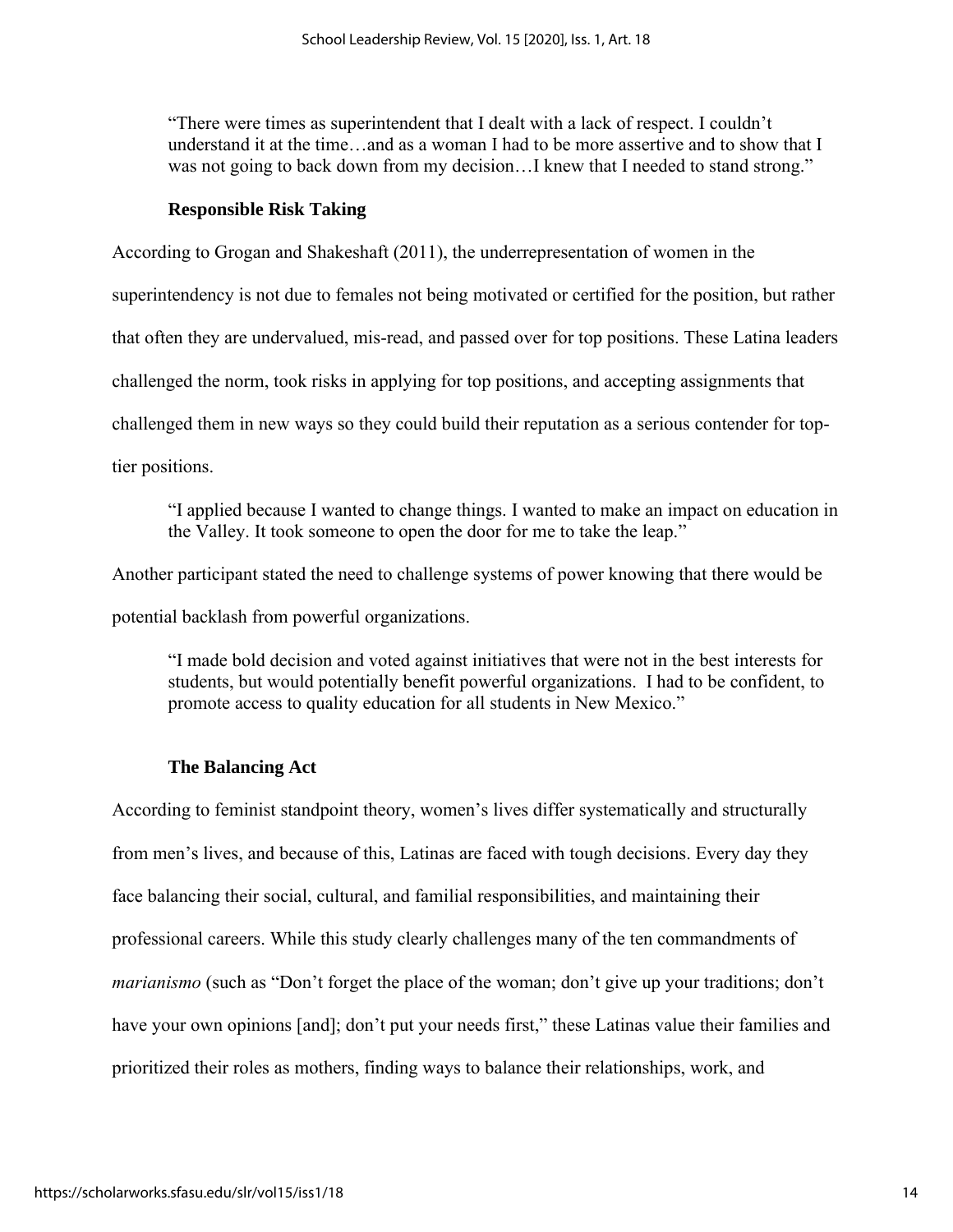responsibilities. Each Latina spoke of her individual challenges and made evident that one must be willing to experience discomfort, uncertainty, and the possibility of failure before success when taking the road less traveled. Success comes from taking risks, facing fears, and traveling unchartered waters. A unifying personality trait of the participants was the willingness to accept the risk and lean on their support systems when they faced challenges and setbacks in their careers and districts.

None of these Latina leaders expected to be looked upon as an example for others, but each spoke of empowering and supporting other women and other Latinas. "We may not be able to persuade non-feminists that the institution of patriarchy is evil and should be dismantled" (Hekman, 1997, p. 362), but we can call out the injustices and demand respect, equality, and working environments that are inclusive of diversity and fairness. During the interviews, the superintendents noted how often leaders compete for a seat at the table rather than bringing in new chairs and working together. If we as leaders find ways to support one another rather than knock each other down, we can build a stronger foundation and a system that is inclusive and supportive, which ultimately benefits the most important stakeholder of all—the students. Collaboration and mutual support would engender a wholesome leadership model that would allow for less competition and more teamwork as we prepare our children for the future.

Participants' success was often springboarded by their own will to pursue the superintendency, their lifelong commitment to learning, and their passion for and commitment to the children they serve. The Latina superintendents believed in themselves and were willing to challenge the status quo. Although barriers existed, their credentials certainly helped, and the most powerful determinant to their success was their own will to succeed. They continue to encourage, mentor, and empower other Latinas to take a seat at the table. The primary

15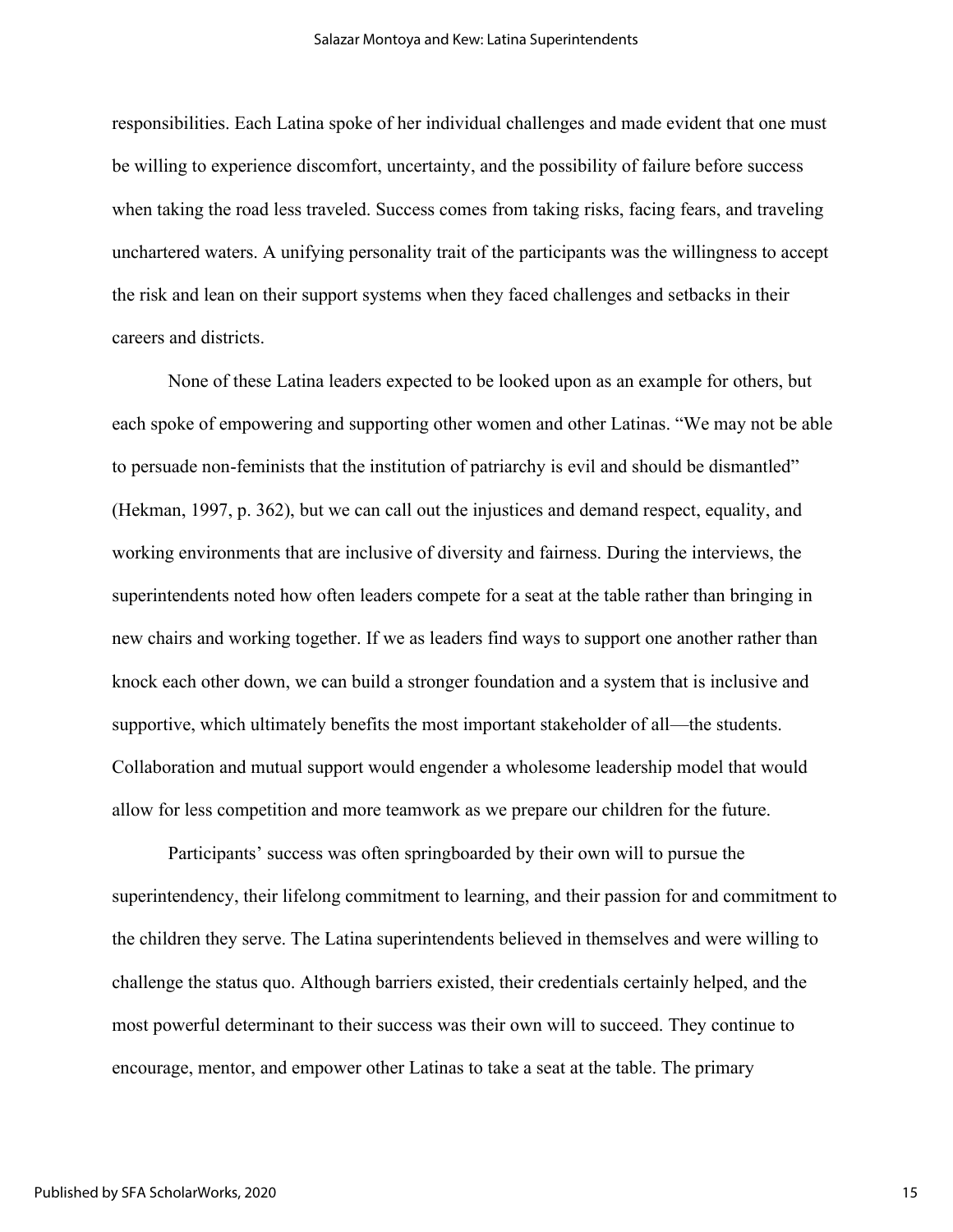beneficiaries of this movement are the children they serve. Children need to see people to whom they can relate, who look like them, and come from backgrounds similar to their own. Because of participants' success, they inspire others, both young and old.

Findings of this research provide several implications for practice that could help improve the understanding of Latina administrators and superintendents and the following suggestions are specific to Latinas practicing in New Mexico. The suggestions are not intended to change the K–12 trajectories for all Latina school administrators; however, the success of these Latina leaders is an example of their abilities. They prove that the obstacles they continue to face can be conquered, including those that appear to be purposefully and strategically placed by the dominant group in a way that is coordinated to lead to failure.

One could postulate that while these Latinas have demonstrated their abilities as leaders and their capabilities for success, they continue to face colleagues and administrations that devalue their authenticity. Many of these Latinas have found that, as the only or as one of only a handful of Latina superintendents, they experience what academics refer to as imposter syndrome (Clance, 1985; Sherman, 2013). They observed that some high achieving people have a secret sense that they can't live up to others' expectations, and often they deeply personalize their own failures instead of using them as experiences from which to learn. Those with imposter syndrome often hold themselves to impossibly high standards and feel shame, insecurity, and low self-esteem when they don't meet their own expectations. But progress, not perfection, is what really matters (Sherman, 2013). The participants also reported that they found comfort in hearing familiar talk among their colleagues.

Due to the limited number of Latinas in the role of superintendent, participants themselves did not have access to Latina role models or mentors, and even now have very little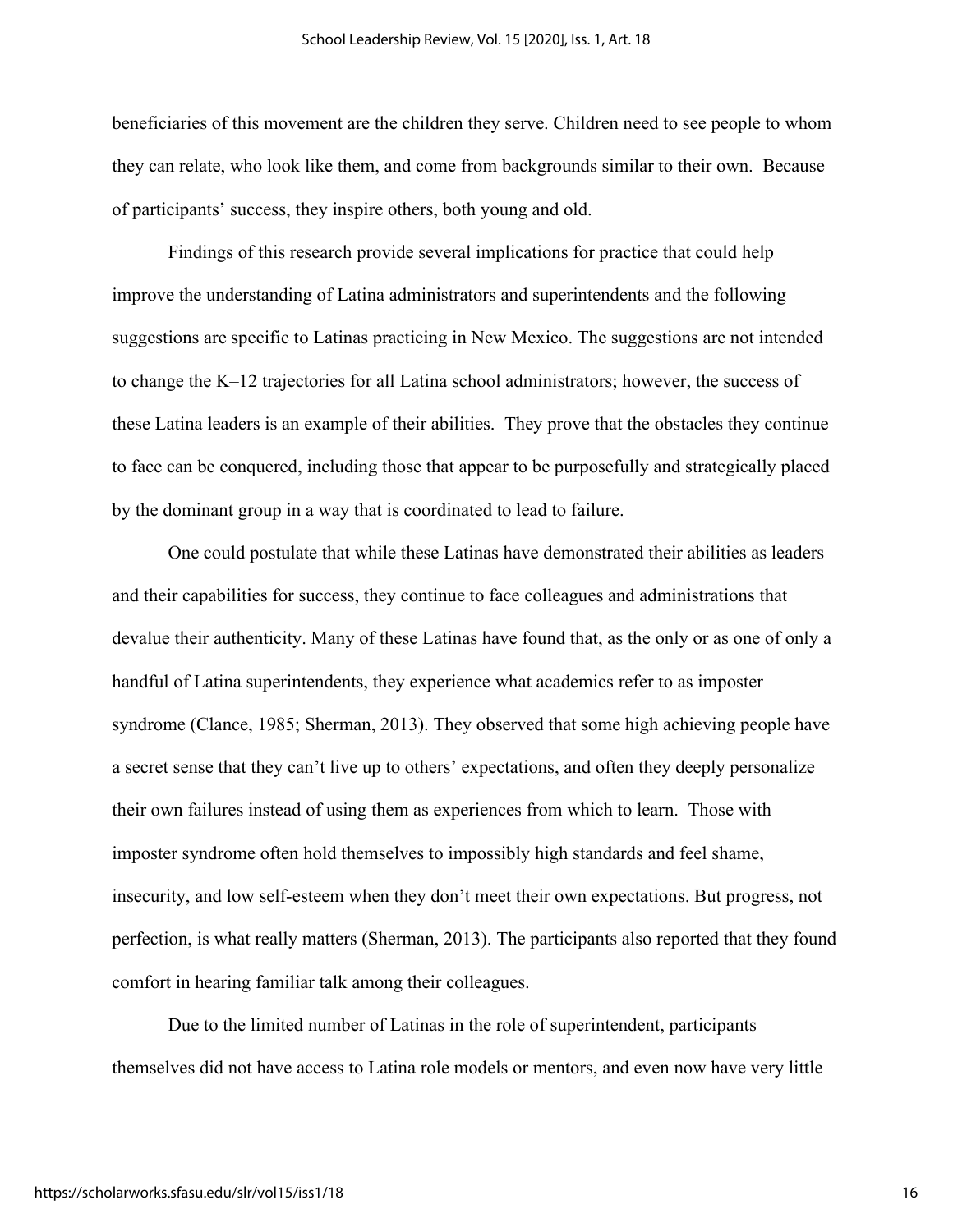interaction with other Latina superintendents. The Latina participants agreed that it is important that young Latinas are mentored by other Latinas who are sensitive to their unique experiences. Therefore, it is important to initiate mentorship if mentorship is not readily available or offered. As these Latina school leaders noted, mentorship was central to their success and, despite their mentoring coming predominately from their male counterparts, they are grateful for that guidance, and cannot stress how critical mentorship played in their overall day-to-day success.

The New Mexico Public Education department needs to examine the gender disparity among the superintendents in New Mexico and work with the state and local institutions of higher education to motivate, encourage, and reward our state's best educators. The imbalance of numbers of Latina leaders compared with the number of Latina/o students in New Mexico is alarming and heeds reparation. The participants in this study were all native New Mexicans who worked their way up the ranks—forward-looking thinkers who lead with heart. This study did not look at what impact the size of a district had on the frequency of women being hired. However, two of the three participants have led larger school districts, and further research could explore whether larger school districts in New Mexico have less involvement in the *patron* system or if the larger districts are more open minded. The study did find, surprisingly, that all three participants had special education administration backgrounds. One participant specifically noted this might have been a factor in their preparedness for the position of superintendent, since special education administration is riddled with policies, compliance regulations, and a need for good organizational skills, along with a litany of other demands of the job.

Through this study, changes can begin with regard to the way we think about the superintendency and the benefits of shifting our mindsets about how best to serve students in our K–12 schools, with leaders as diverse as the students they serve. Critical feminist theory allows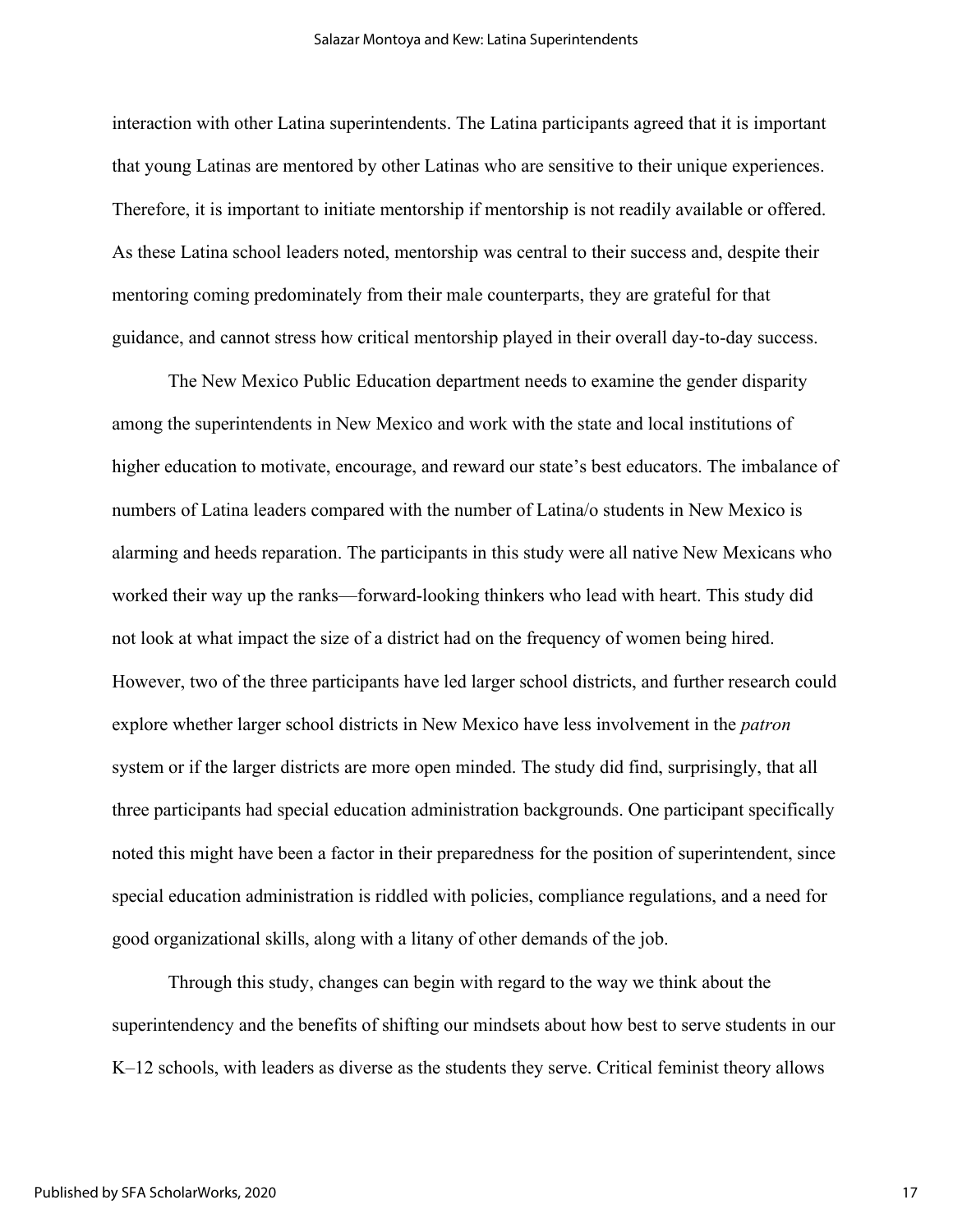us to open our field of vision and imagine a more inclusive, dynamic, innovative, and experienced individual to serve our students without regard to their race, color, or gender. Instead, by looking at what leaders bring to the table and what the overall benefits are of having a leader that relates to and understands the social, cultural, and environmental identities of the students they serve, we not only open our field of vision, but we open new doors of possibilities for our students and educational systems.

In conclusion, these authentic stories are evidence that when we open our field of vision and broaden our horizons, we see the beauty of a more inclusive, diverse, and open-minded leadership model. Reflecting on the feminist framework of this study, we can see this research looked at women's concerns and practices from everyday life, and in doing so we look at the moral decisions women are left to make (Harding, 2014). This research can provide a foundation from which new perspectives on the future directions of education change can stand in order to inform educators, scholars, and policy makers alike to improve current educational practices, and educate and empower a new generation of school leaders.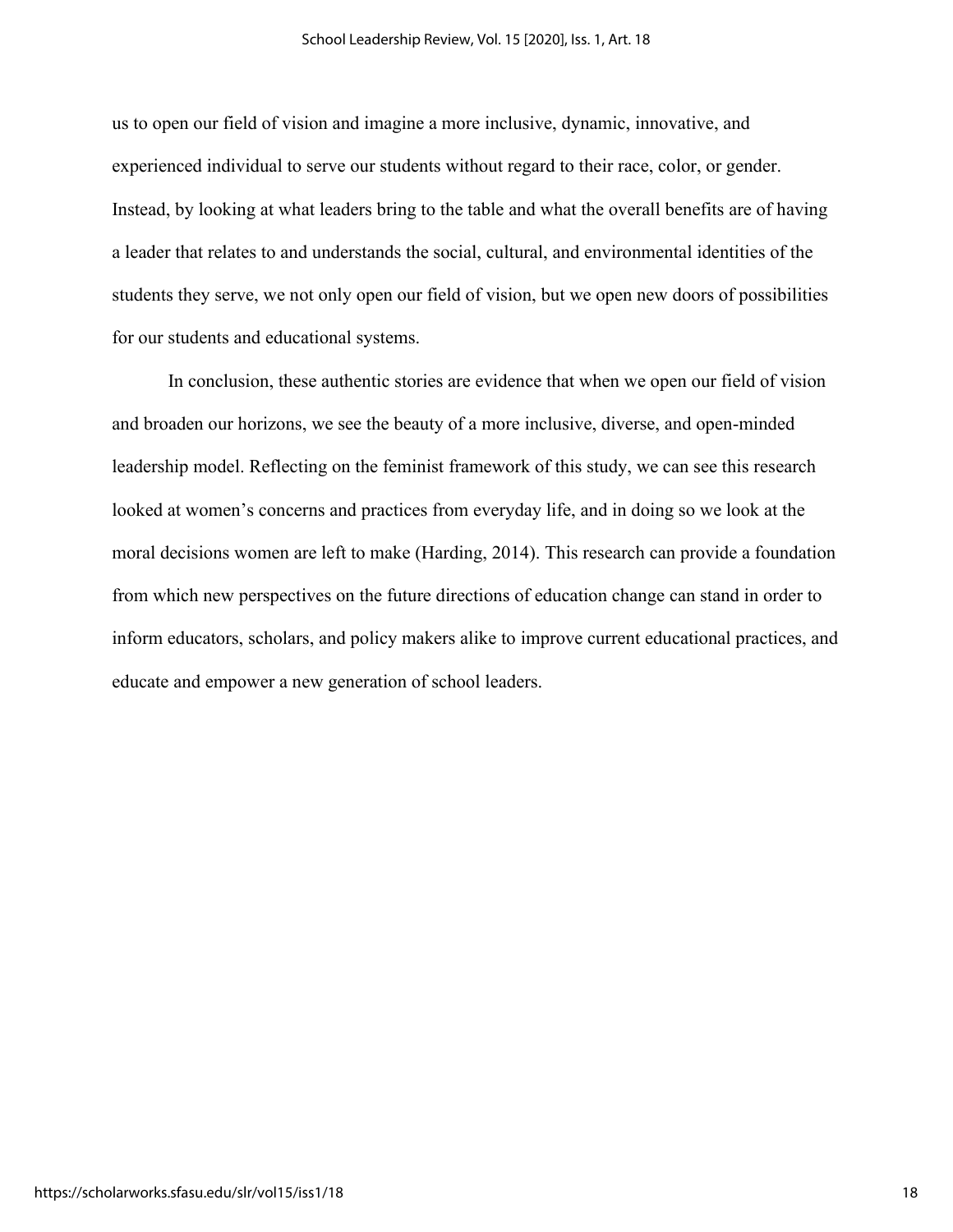#### **References**

- American Association of School Administrators. (2015). *Study of the American superintendent: 2015 mid-decade update.* Alexandria, VA: Author.
- American Psychological Association. (2006, March 22). *When the boss is a woman*. Retrieved from [https://www.apa.org/research/action/boss.](https://www.apa.org/research/action/boss)
- Bowell, T. (n.d.). Feminist standpoint theory. *Internet encyclopedia of philosophy: A peerreviewed academic resource*. Retrieved from [https://www.iep.utm.edu](https://www.iep.utm.edu/)
- Brown, B. (2018). *Dare to lead: Brave work. Tough conversations. Whole hearts*. New York, NY: Random House.
- Brunner, C. C., & Grogan, M. (2007). *Women leading systems: Uncommon roads to fulfillment.*  Lanham, MD: Rowman & Littlefield.
- Brunner, C. C., & Kim, Y. (2010). Are women prepared to be school superintendents? An essay on the myths and misunderstandings. *Leadership for Social Justice and Democracy in Our Schools,* 59–92. doi:10.4135/9781506335278.n4
- Carteret, M. (2011, March 15). Cultural values of Latino patients and families. Retrieved from [https://www.dimensionsofculture.com/2011/03/cultural-values-of-latino-patients-and](https://www.dimensionsofculture.com/2011/03/cultural-values-of-latino-patients-and-)families/
- Catalyst (2002, May 15). *Advancing Latinas in the workplace: What managers need to know*. Retrieved from Catalyst website: [https://www.catalyst.org/research/advancing-latinas-in](https://www.catalyst.org/research/advancing-latinas-in-)the-workplace-what-managers-need-to-know/
- Clance, P. R. (1985). *The Impostor Phenomenon: Overcoming the fear that haunts your success*. Atlanta, GA: Peachtree.
- Coffey, A., & Atkinson, P. (1996). *Making sense of qualitative data: Complementary research strategies*. Thousand Oaks, CA: Sage.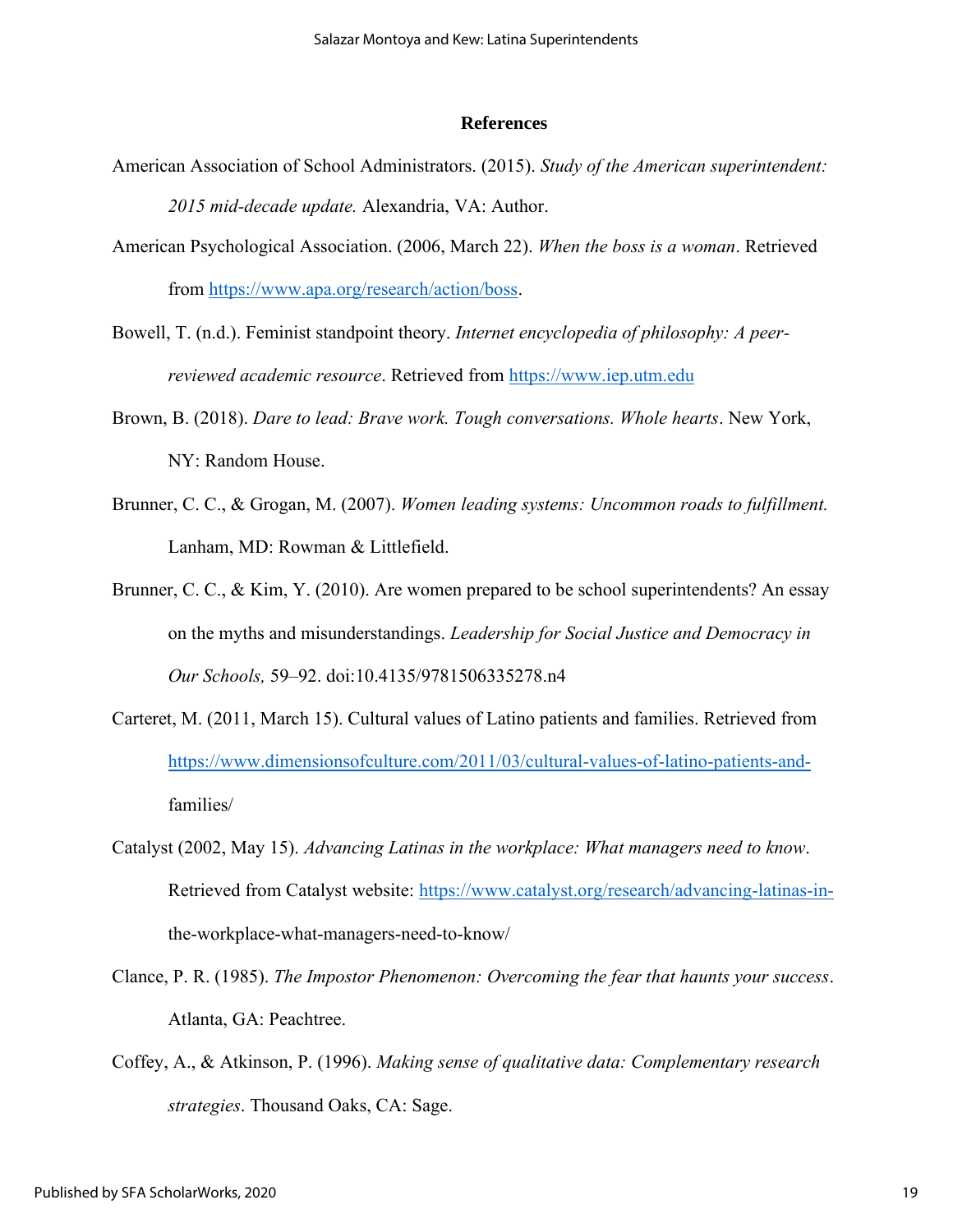- Corbin, J. & Strauss, A. (2008). *Basics of qualitative research: Techniques and procedures for*
- *developing grounded theory* (3rd ed.). Thousand Oaks, CA: Sage Publications, Inc. Creswell, J. W. (2012). *Educational research: Planning, conducting, and evaluating quantitative*

and qualitative research (4<sup>th</sup> ed.). Boston, MA: Pearson.

- Creswell, J. W. (2014). *A concise introduction to mixed methods research*. Thousand Oaks, CA: Sage Publications.
- Derrington, M.L., & Sharratt, G. (2009). Four attitudes of successful women. *The School Administrator*, *8*(66), 21.
- Deveaux, M. (1994). Feminism and empowerment: A critical reading of Foucault. *Feminist Studies*, *20*(2), 223–247. doi: 10.2307/3178151
- Finnan, L., & McCord, R. (2018). *2017–2018 AASA Superintendent salary and benefit survey: Non-member version*. Retrieved from

[https://aasa.org/uploadedFiles/Policy\\_and\\_Advocacy/Final%20Report%202017-](https://aasa.org/uploadedFiles/Policy_and_Advocacy/Final%20Report%202017-)

18%20Non-Member.pdf

- Furman, G. (Ed.) (2002). School as community: From promise to practice. Albany, NY: State University of New York Press.
- Glass, T. E. (2000). Where are all the women superintendents? *School Administrator*, *57*(6), 28–32.
- Glass, T. E., Bjork, L., & Brunner, C. C. (2000). *The study of the American school superintendency 2000: A look at the superintendent of education in the new millennium*. Arlington, VA: American Association of School Administrators.
- Glass, T. E., & Franceschini, L. A. (2007). *The state of the American school superintendency 2000: Mid-decade study*. Arlington, VA: American Association of School Administrators.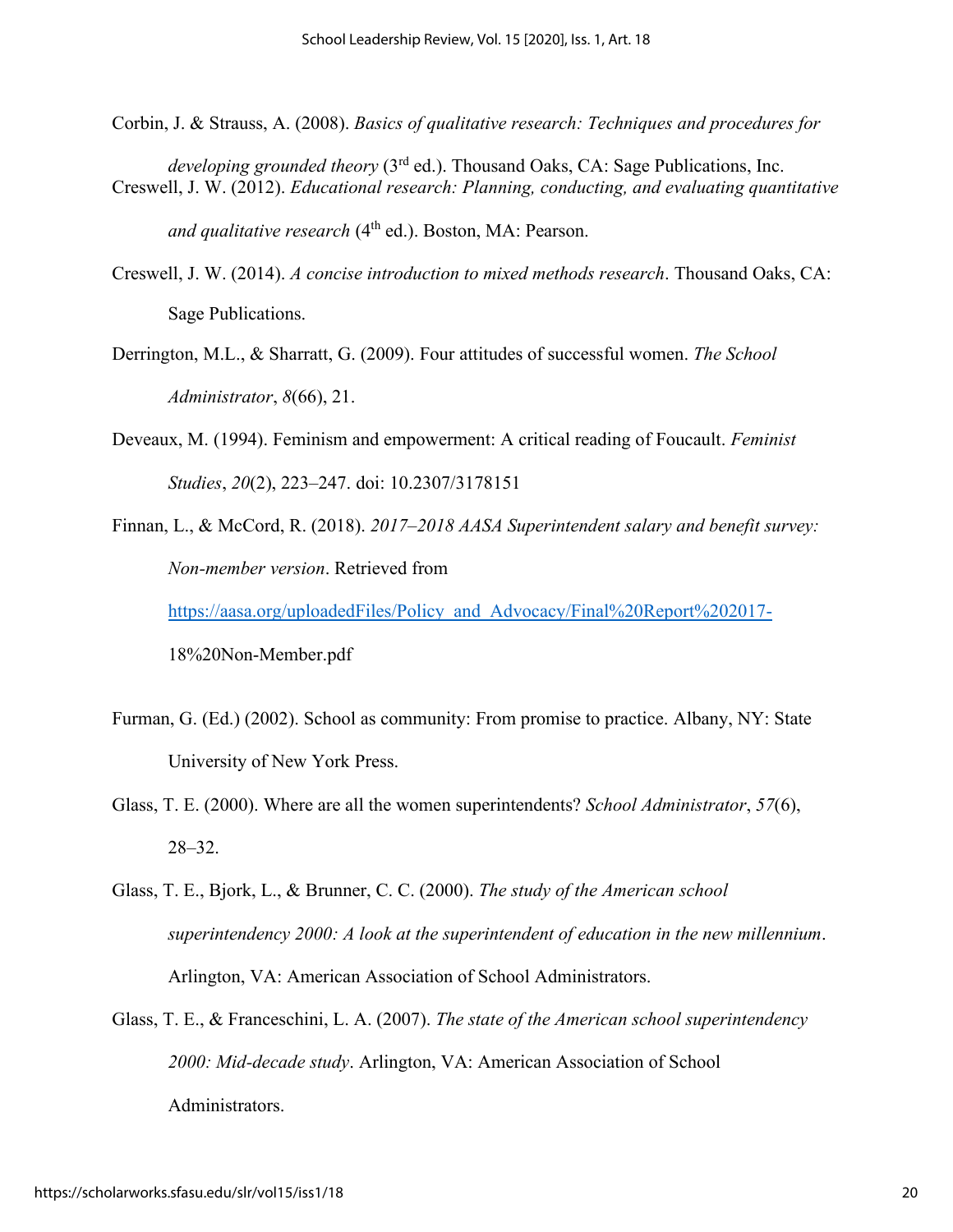- Gil, R. M., & Vazquez, C. I. (1996). *The Maria paradox: How Latinas can merge old world traditions with new world self-esteem*. New York, NY: G. P. Publishers Putnam's Sons.
- Gonzales, L. D., Murakami, E., & Núñez, A. (2013). Latina faculty in the labyrinth: Constructing and contesting legitimacy in Hispanic Serving Institutions. *Educational Foundations*, 27, 65-89.
- Grogan, M., & Brunner, C. C. (2005). Women leading systems: What the latest facts and figures say about women in the superintendency today. *School Administrator*, *62*(2), 46.
- Grogan, M., & Shakeshaft, C. (2011). *Women and educational leadership*. San Francisco, CA: Jossey-Bass.
- Harding, S. G. (Ed.). (1987). *Feminism and methodology: Social science issues*. Bloomington, IN: Indiana University Press.
- Hekman, S. (1997). Truth and method: Feminist standpoint theory revisited. Signs: *Journal of Women in Culture and Society*, *22*(2), 341–365.
- Hernandez, F., & Murakami, E. T. (2016b). Counterstories about leadership: A Latina school principal's experience from a less documented view in an urban school context*. Education Sciences*, 6(6), 1-16.

hooks, B. (2015b.). *Feminist theory: From margin to center*. New York, NY: Routledge.

Jezzini, A. T. & Guzmán, C. E., & Grayshield, L. (2008). *Examining the gender role concept of*  marianismo *and its relation to acculturation in Mexican-American college women.* Based on a program presented at the ACA Annual Conference & Exhibition, Honolulu, HI, March 26–30, 2008. Retrieved from [https://www.counseling.org/knowledge](https://www.counseling.org/knowledge-center/vistas/by-year2/vistas-2008/docs/default-)[center/vistas/by-year2/vistas-2008/docs/default-](https://www.counseling.org/knowledge-center/vistas/by-year2/vistas-2008/docs/default-)

Kowalski, T. J., McCord, R. S., Peterson, G. J., Young, P. I., & Ellerson, N. M. (2011). *The*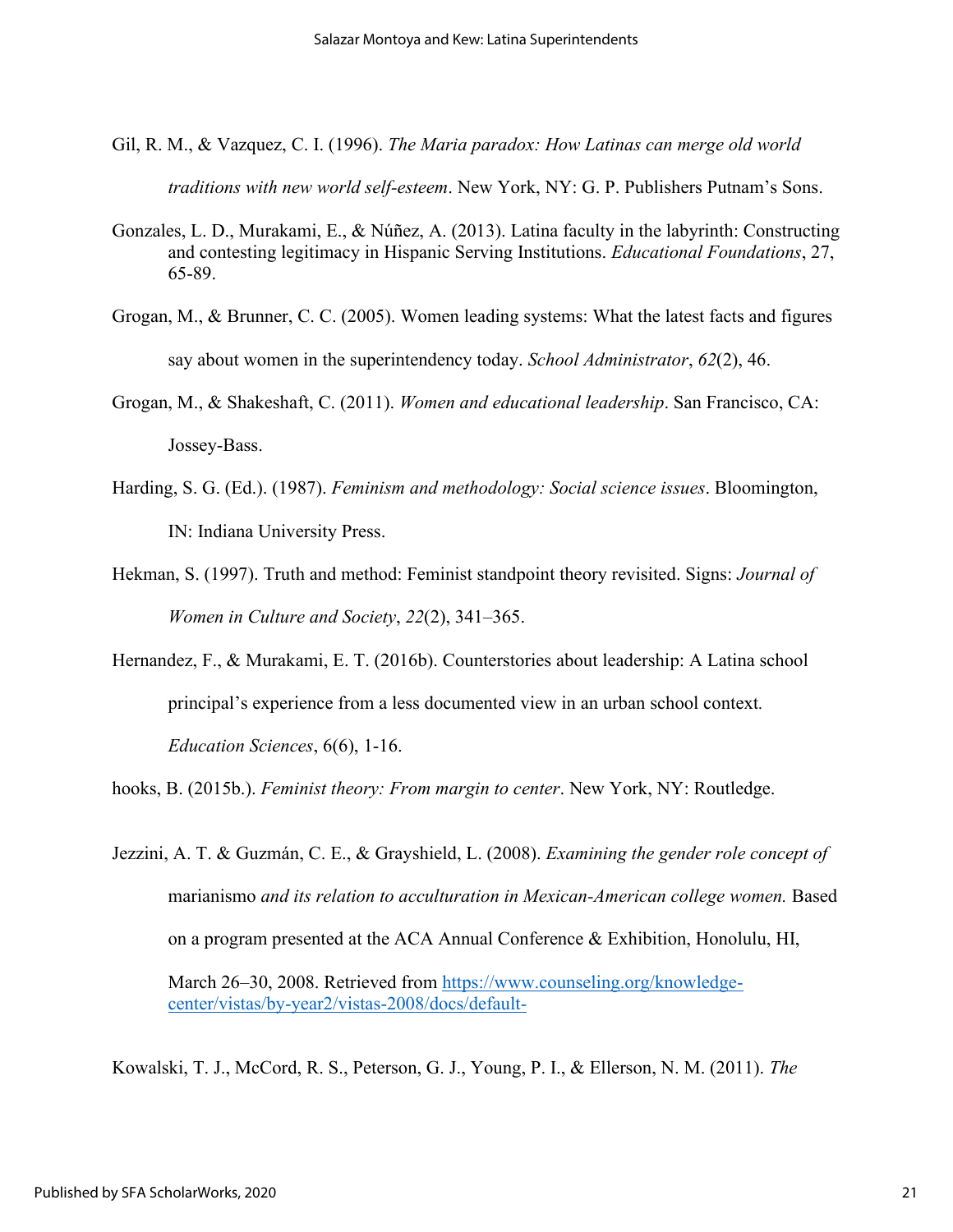*American school superintendent: 2010 decennial study*. Lanham, MD: Rowman &

Littlefield Education.

Lawrence-Lightfoot, S. (2005). Reflections on portraiture: A dialogue between art and science, *Qualitative Inquiry*, 11(1), 3-15.

Lawrence-Lightfoot, S. (1983). *The good high school: Portraits of character and culture*. New

York, NY: Basic Books.

- Lawrence-Lightfoot, S. (1994). *I've known rivers: Lives of loss and liberation.* New York, NY: Basic Books.
- Lawrence-Lightfoot, S. (2016). Commentary: Portraiture methodology: Blending art and science. *LEARNing Landscapes*, *9*(2), 19–27.
- Lawrence-Lightfoot, S., & Davis, J. H. (1997). *The art and science of portraiture*. San Francisco, CA: Jossey-Bass.
- Leithwood, K. A., Louis, K. S., Anderson, S., & Wahlstrom, K. (2004). *Review of research: How leadership influences student learning*. Retrieved from the Wallace Foundation website:<http://www.wallacefoundation.org/knowledge-center/Pages/How-Leadership->Influences -Student-Learning.aspx
- Martinez, G. (2014). *"Las colegas" principal mosaic: A portraiture of three successful Borderland school principals*. (Doctoral dissertation]. Retrieved from ProQuest Dissertations and Theses database. (UMI No. 3582317)
- Martinez, M., Rivera, M., & Marquez, J. (2020). Learning from the experiences and development of Latina school leaders. *Educational Administration Quarterly*, 56(3), 472- 498.

Merriam, S. B. (2009). *Qualitative research*. San Francisco, CA: Jossey-Bass.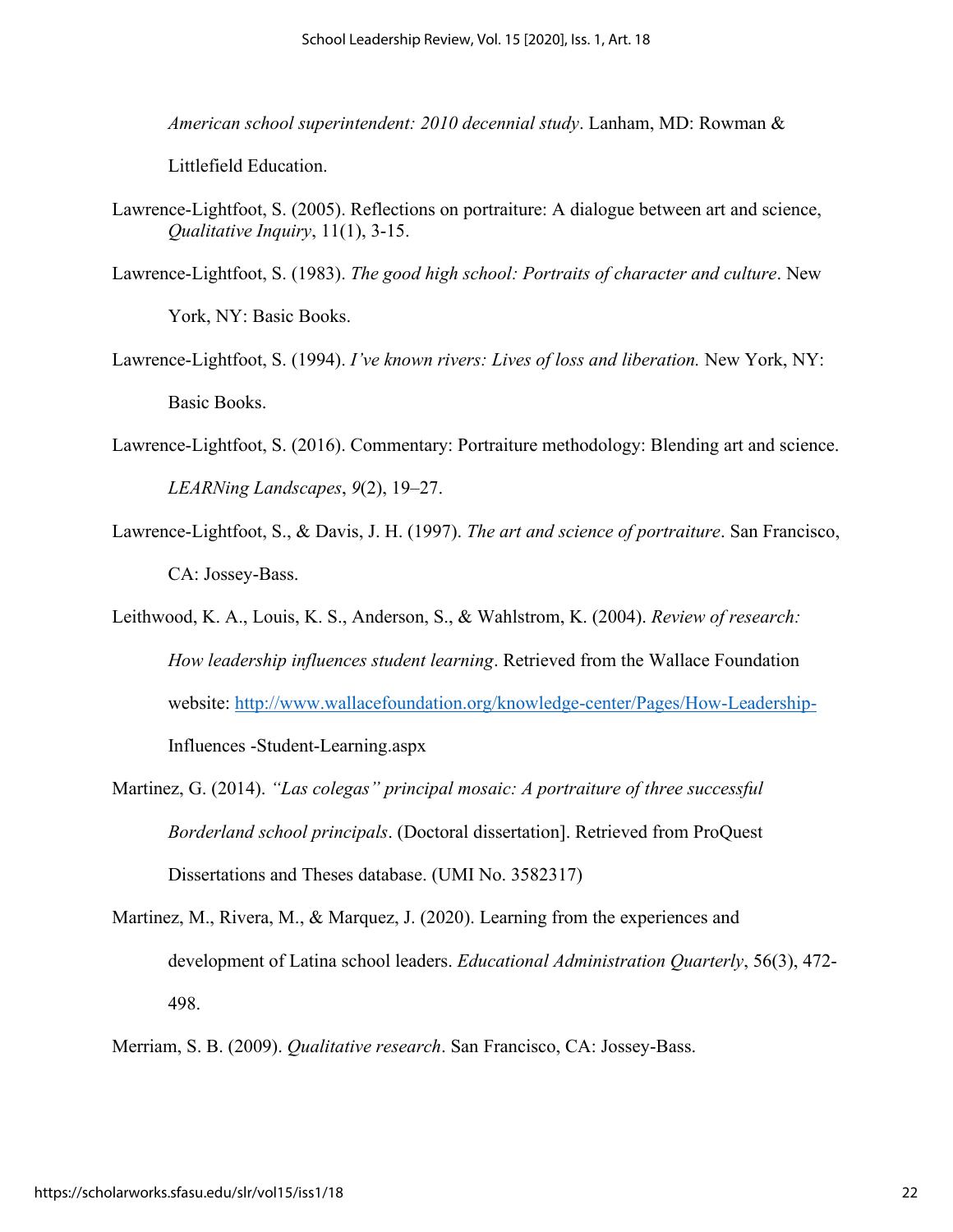- Meyer, R. (2018). Critical portraiture: Research that challenges the status quo. Thousand Oaks, CA: Sage.
- Miller, C. M. (2009). *Overcoming barriers: Women in superintendency* (Doctoral dissertation). Retrieved from ProQuest Dissertations and Theses database. (UMI No. 3410731).
- Mondragón, J. B., & Stapleton, E. S. (2005). *Public education in New Mexico*. Albuquerque, NM: University of New Mexico Press.
- Morillo, M. (2017). *A narrative study of the leadership development of female superintendents in New Jersey* (Doctoral dissertation). Retrieved from <https://scholarship.shu.edu/dissertations/2244>
- Nelson, A. (2017, March 28). Women and the good ole boys club. [Web log post]. Retrieved from [https://www.psychologytoday.com/blog/he-speaks-she-speaks/201703/women-and](https://www.psychologytoday.com/blog/he-speaks-she-speaks/201703/women-and-the-good-ole-boys-club)[the-good-ole-boys-club](https://www.psychologytoday.com/blog/he-speaks-she-speaks/201703/women-and-the-good-ole-boys-club)
- Norton, M. S., Webb, L. D., Dlugosh, L. L., & Sybouts, W. (1996). *The school superintendency: New responsibilities, new leadership*. Boston, MA: Allyn & Bacon.
- Palmer, N. (2012). Hegemony: The haves and the soon to haves. Retrieved from <http://sociologyinfocus.com/tag/hegemony/>
- Pamphilon, B. (1999). The zoom model: A dynamic framework for the analysis of life histories. *Qualitative Inquiry*, *5*(3), 393–410.
- Patton, M. Q. (2015). *Qualitative research & evaluation methods* (4<sup>th</sup> ed.). Thousand Oaks. CA: Sage Publications, Inc.
- Pew Research Center. (2018, September 13). *The data on women leaders*. Retrieved from <http://www.pewsocialtrends.org/2015/01/14/the-data-on-women-leaders/>

Sherman, R.O. (2013). Imposter syndrome. *American Nurse Today*, *(8)*5, 57–58.